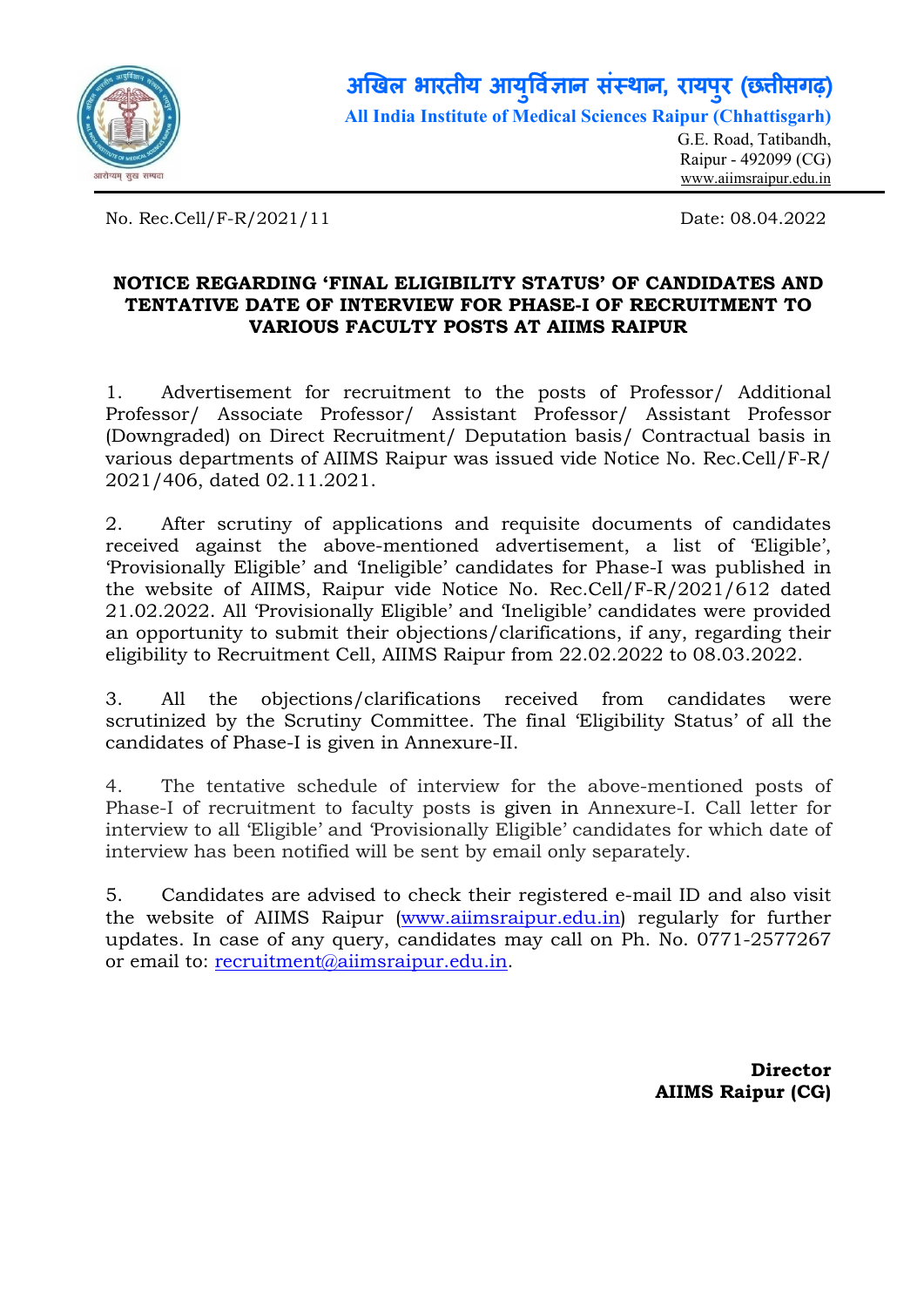## Tentative Dates of Interviews for Phase-I of Recruitment to Various Faculty Post at AIIMS Raipur

| S.<br>No.      | <b>Name of the Department</b>                                | <b>Tentative Date</b><br>of Interview |
|----------------|--------------------------------------------------------------|---------------------------------------|
| $\mathbf{1}$   | Cardiothoracic Surgery                                       | 28.04.2022                            |
| $\overline{2}$ | Neurosurgery                                                 | (Thursday)<br>Day-1                   |
| $\mathbf{1}$   | Anaesthesiology                                              |                                       |
| $\overline{2}$ | Trauma & Emergency (Anaesthesia)                             |                                       |
| 3              | Trauma & Emergency<br>(Emergency Medicine/ General Medicine) | 29.04.2022                            |
| 4              | Cardiology                                                   | (Friday)<br>Day-2                     |
| 5              | Endocrinology & Metabolism                                   |                                       |
| 6              | Gastroenterology                                             |                                       |
| $\overline{7}$ | General Medicine                                             |                                       |
| $\mathbf{1}$   | <b>Medical Oncology</b>                                      |                                       |
| 2              | Neonatology                                                  |                                       |
| 3              | Neurology                                                    | 30.04.2022                            |
| $\overline{4}$ | Nuclear Medicine                                             | (Saturday)                            |
| 5              | Radio Diagnosis                                              | Day-3                                 |
| 6              | Surgical Gastroenterology                                    |                                       |
| $\overline{7}$ | <b>Surgical Oncology</b>                                     |                                       |

|   | <b>Remaining Departments of Phase-I</b> | <b>Tentative Date</b><br>of Interview |
|---|-----------------------------------------|---------------------------------------|
|   | Burns & Plastic Surgery                 |                                       |
| 2 | Dermatology                             |                                       |
| 3 | <b>General Surgery</b>                  |                                       |
| 4 | Trauma & Emergency (General Surgery)    | Will be<br>published later            |
| 5 | Radio Therapy                           |                                       |
| 6 | Trauma & Emergency (Orthopaedics)       |                                       |
| 7 | Urology                                 |                                       |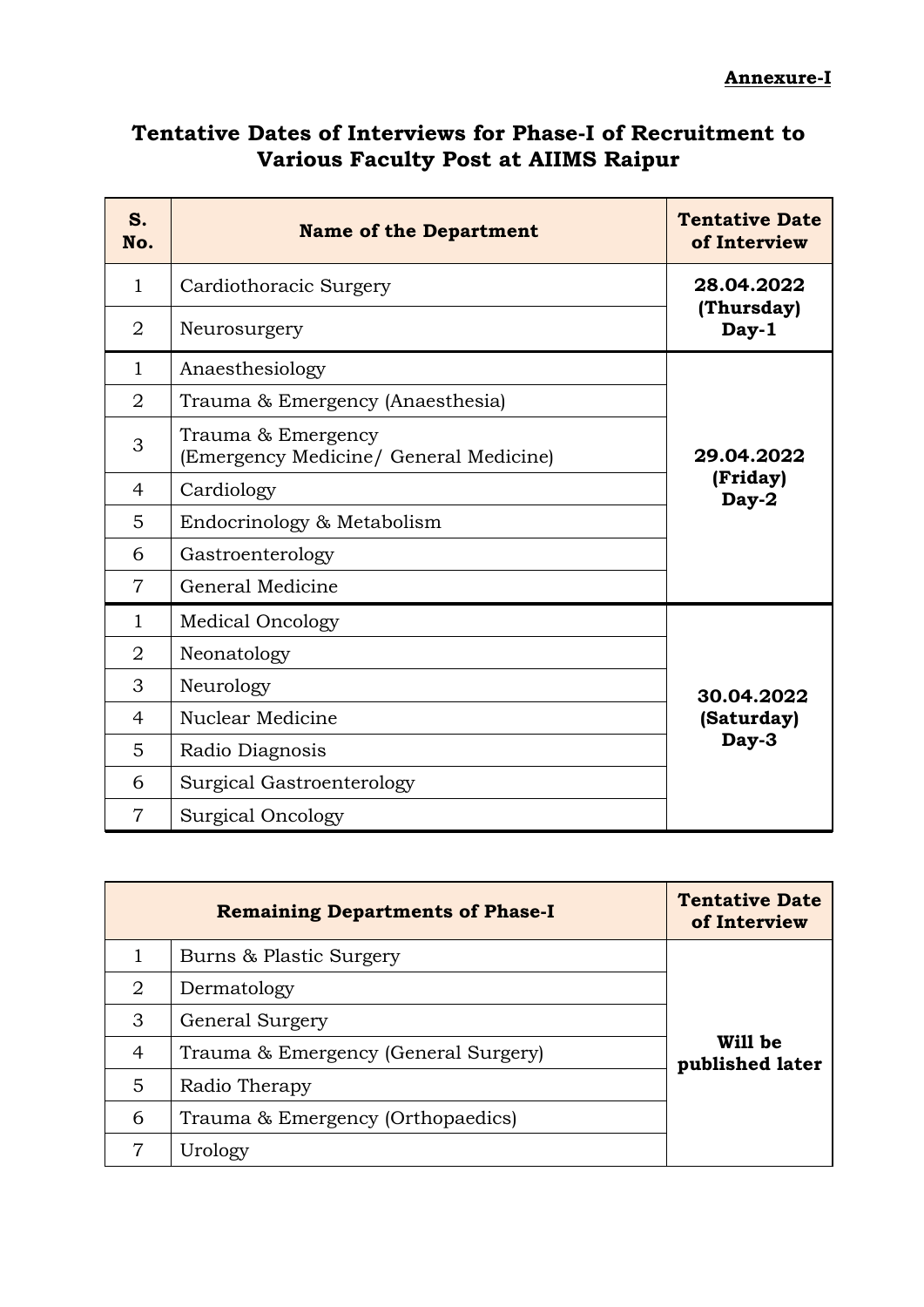Final 'Eligibility Status' of candidates of Phase-I after resolution of objections /clarifications for recruitment to the post of Professor / Additional Professor/ Associate Professor/Assistant Professor/ Assistant Professor (Downgraded) on Direct Recruitment/ Deputation/ Contract Basis at AIIMS Raipur for the following 23 Departments:

| Anaesthesiology                      | Burns & Plastic Surgery                 | Cardiology                                         |  |
|--------------------------------------|-----------------------------------------|----------------------------------------------------|--|
| Cardiothoracic Surgery               | Dermatology                             | Endocrinology & Metabolism                         |  |
| Gastroenterology                     | General Medicine                        | General Surgery                                    |  |
| <b>Medical Oncology</b>              | Neonatology                             | Neurology                                          |  |
| Neurosurgery                         | Nuclear Medicine                        | Radio Diagnosis                                    |  |
| Radio Therapy                        | Surgical Gastroenterology               | <b>Surgical Oncology</b>                           |  |
| Trauma & Emergency<br>(Anaesthesia)  | Trauma & Emergency<br>(General Surgery) | Trauma & Emergency<br>(Emergency Medicine/ General |  |
| Trauma & Emergency<br>(Orthopaedics) | Urology                                 | Medicine)                                          |  |

|                | DEPARTMENT OF ANAESTHESIOLOGY                               |                                          |                                          |                              |                                                                                      |  |  |  |
|----------------|-------------------------------------------------------------|------------------------------------------|------------------------------------------|------------------------------|--------------------------------------------------------------------------------------|--|--|--|
|                |                                                             |                                          | <b>POST: PROFESSOR   ANAESTHESIOLOGY</b> |                              |                                                                                      |  |  |  |
| S.<br>No.      | Appl.<br>No.                                                | <b>Name of Applicant</b>                 | <b>Applied for</b>                       | Eligibility<br><b>Status</b> | <b>Reason for Ineligible/</b><br><b>Provisionally Eligible</b>                       |  |  |  |
| $\mathbf{1}$   | 300569                                                      | Dr. Pallavi<br>Ahluwalia                 | Direct<br>Recruitment                    | Not Eligible                 | Hard copy of<br>application form and all<br>other relevant<br>documents not received |  |  |  |
| $\overline{2}$ | 300719                                                      | Dr. Debendra<br>Kumar Tripathy           | Direct<br>Recruitment                    | Eligible                     |                                                                                      |  |  |  |
| 3              | 300844                                                      | Dr. Monica<br>Khetarpal                  | Direct<br>Recruitment                    | Eligible                     |                                                                                      |  |  |  |
|                | <b>POST: ADDITIONAL PROFESSOR</b><br><b>ANAESTHESIOLOGY</b> |                                          |                                          |                              |                                                                                      |  |  |  |
| S.<br>No.      | Appl.<br>No.                                                | <b>Name of Applicant</b>                 | <b>Applied for</b>                       | Eligibility<br><b>Status</b> | Reason for Ineligible/<br><b>Provisionally Eligible</b>                              |  |  |  |
| $\mathbf{1}$   | 300557                                                      | Dr. Rampal Singh                         | Direct<br>Recruitment                    | Eligible                     |                                                                                      |  |  |  |
|                |                                                             | <b>POST: ASSOCIATE PROFESSOR</b>         |                                          | <b>ANAESTHESIOLOGY</b>       |                                                                                      |  |  |  |
| S.<br>No.      | Appl.<br>No.                                                | <b>Name of Applicant</b>                 | <b>Applied for</b>                       | Eligibility<br><b>Status</b> | <b>Reason for Ineligible/</b><br><b>Provisionally Eligible</b>                       |  |  |  |
| $\mathbf{1}$   | 300558                                                      | Dr. Rampal Singh                         | Direct<br>Recruitment                    | Eligible                     |                                                                                      |  |  |  |
| $\overline{2}$ | 300748                                                      | Dr. Pradeep<br>Ravishankar<br>Khobragade | Direct<br>Recruitment                    | Eligible                     |                                                                                      |  |  |  |
|                | POST : ASSISTANT PROFESSOR (DOWNGRADED)   ANAESTHESIOLOGY   |                                          |                                          |                              |                                                                                      |  |  |  |
| S.<br>No.      | Appl.<br>No.                                                | <b>Name of Applicant</b>                 | <b>Applied for</b>                       | Eligibility<br><b>Status</b> | Reason for Ineligible/<br><b>Provisionally Eligible</b>                              |  |  |  |
|                | No application received                                     |                                          |                                          |                              |                                                                                      |  |  |  |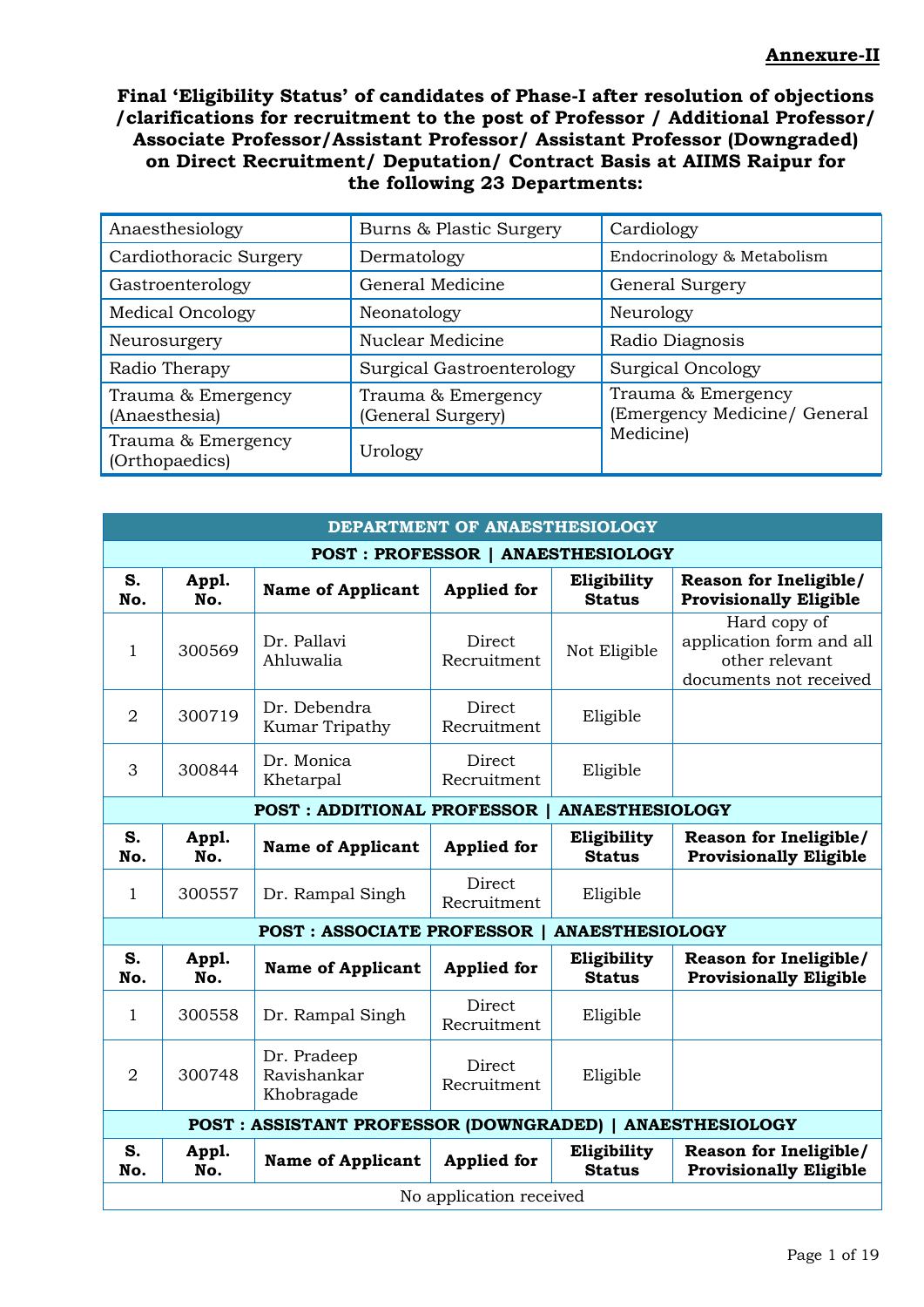|                | DEPARTMENT OF BURNS & PLASTIC SURGERY |                                                                 |                                     |                              |                                                                                      |  |  |
|----------------|---------------------------------------|-----------------------------------------------------------------|-------------------------------------|------------------------------|--------------------------------------------------------------------------------------|--|--|
|                |                                       | <b>POST: PROFESSOR   BURNS &amp; PLASTIC SURGERY</b>            |                                     |                              |                                                                                      |  |  |
| S.<br>No.      | Appl.<br>No.                          | <b>Name of Applicant</b>                                        | <b>Applied for</b>                  | Eligibility<br><b>Status</b> | Reason for Ineligible/<br><b>Provisionally Eligible</b>                              |  |  |
|                | No application received               |                                                                 |                                     |                              |                                                                                      |  |  |
|                |                                       | <b>POST: ADDITIONAL PROFESSOR   BURNS &amp; PLASTIC SURGERY</b> |                                     |                              |                                                                                      |  |  |
| S.<br>No.      | Appl.<br>No.                          | <b>Name of Applicant</b>                                        | <b>Applied for</b>                  | Eligibility<br><b>Status</b> | <b>Reason for Ineligible/</b><br><b>Provisionally Eligible</b>                       |  |  |
|                |                                       |                                                                 | No application received             |                              |                                                                                      |  |  |
|                |                                       | <b>POST: ASSOCIATE PROFESSOR   BURNS &amp; PLASTIC SURGERY</b>  |                                     |                              |                                                                                      |  |  |
| S.<br>No.      | Appl.<br>No.                          | <b>Name of Applicant</b>                                        | <b>Applied for</b>                  | Eligibility<br><b>Status</b> | Reason for Ineligible/<br><b>Provisionally Eligible</b>                              |  |  |
| 1              | 300842                                | Dr. Shamendra<br>Anand Sahu                                     | Direct<br>Recruitment               | Eligible                     |                                                                                      |  |  |
| $\overline{2}$ | 300847                                | Dr. Vishwamitra                                                 | Direct<br>Recruitment               | Eligible                     |                                                                                      |  |  |
|                |                                       | <b>POST : ASSISTANT PROFESSOR (DOWNGRADED)  </b>                |                                     |                              | <b>BURNS &amp; PLASTIC SURGERY</b>                                                   |  |  |
| S.<br>No.      | Appl.<br>No.                          | <b>Name of Applicant</b>                                        | <b>Applied for</b>                  | Eligibility<br><b>Status</b> | Reason for Ineligible/<br><b>Provisionally Eligible</b>                              |  |  |
| 1              | 300160                                | Dr. Shruti Pandey                                               | Contractual<br><b>Basis</b>         | Eligible                     |                                                                                      |  |  |
| $\overline{2}$ | 300374                                | Dr. Aniruddh<br>Gupta                                           | Contractual<br><b>Basis</b>         | Eligible                     |                                                                                      |  |  |
| 3              | 300404                                | Dr. Rohit Kumar<br>Rai                                          | Contractual<br><b>Basis</b>         | Eligible                     |                                                                                      |  |  |
| 4              | 300501                                | Dr. Moumita De                                                  | Contractual<br><b>Basis</b>         | Eligible                     |                                                                                      |  |  |
| 5              | 300861                                | Dr. Konda Sireesha                                              | Contractual<br><b>Basis</b>         | Applied<br>Twice             |                                                                                      |  |  |
| 6              | 300863                                | Dr. Konda Sireesha                                              | Contractual<br><b>Basis</b>         | Eligible                     |                                                                                      |  |  |
| $\overline{7}$ | 300887                                | Dr. Prayeen A J                                                 | Contractual<br><b>Basis</b>         | Not Eligible                 | Hard copy of<br>application form and all<br>other relevant<br>documents not received |  |  |
|                |                                       |                                                                 | DEPARTMENT OF CARDIOLOGY            |                              |                                                                                      |  |  |
|                |                                       |                                                                 | <b>POST: PROFESSOR   CARDIOLOGY</b> |                              |                                                                                      |  |  |
| S.<br>No.      | Appl.<br>No.                          | <b>Name of Applicant</b>                                        | <b>Applied for</b>                  | Eligibility<br><b>Status</b> | <b>Reason for Ineligible/</b><br><b>Provisionally Eligible</b>                       |  |  |
|                |                                       |                                                                 | No application received             |                              |                                                                                      |  |  |
|                |                                       | <b>POST: ADDITIONAL PROFESSOR  </b>                             |                                     | <b>CARDIOLOGY</b>            |                                                                                      |  |  |
| S.<br>No.      | Appl.<br>No.                          | <b>Name of Applicant</b>                                        | <b>Applied for</b>                  | Eligibility<br><b>Status</b> | Reason for Ineligible/<br><b>Provisionally Eligible</b>                              |  |  |
|                |                                       |                                                                 | No application received             |                              |                                                                                      |  |  |
|                |                                       | <b>POST: ASSOCIATE PROFESSOR  </b>                              |                                     | <b>CARDIOLOGY</b>            |                                                                                      |  |  |
| S.<br>No.      | Appl.<br>No.                          | <b>Name of Applicant</b>                                        | <b>Applied for</b>                  | Eligibility<br><b>Status</b> | <b>Reason for Ineligible/</b><br><b>Provisionally Eligible</b>                       |  |  |
|                | No application received               |                                                                 |                                     |                              |                                                                                      |  |  |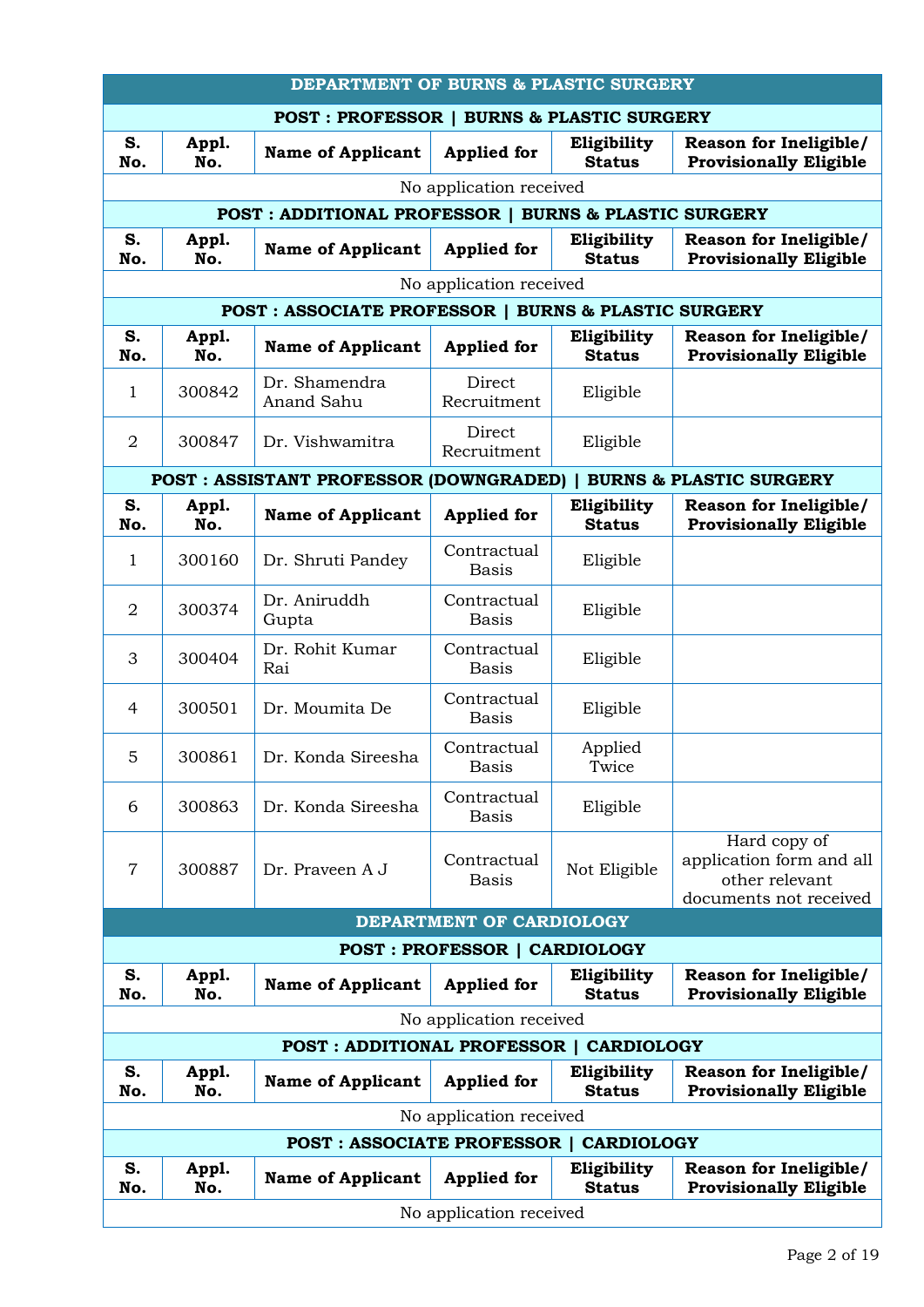|                | POST: ASSISTANT PROFESSOR (DOWNGRADED)   CARDIOLOGY  |                                                     |                             |                              |                                                                                      |  |  |  |
|----------------|------------------------------------------------------|-----------------------------------------------------|-----------------------------|------------------------------|--------------------------------------------------------------------------------------|--|--|--|
| S.<br>No.      | Appl.<br>No.                                         | <b>Name of Applicant</b>                            | <b>Applied for</b>          | Eligibility<br><b>Status</b> | <b>Reason for Ineligible/</b><br><b>Provisionally Eligible</b>                       |  |  |  |
| 1              | 300380                                               | Dr. Surendra<br>Kumar Naik                          | Contractual<br><b>Basis</b> | Eligible                     |                                                                                      |  |  |  |
|                |                                                      | DEPARTMENT OF CARDIOTHORACIC SURGERY                |                             |                              |                                                                                      |  |  |  |
|                |                                                      | POST : PROFESSOR   CARDIOTHORACIC SURGERY           |                             |                              |                                                                                      |  |  |  |
| S.<br>No.      | Appl.<br>No.                                         | <b>Name of Applicant</b>                            | <b>Applied for</b>          | Eligibility<br><b>Status</b> | Reason for Ineligible/<br><b>Provisionally Eligible</b>                              |  |  |  |
| 1              | 300890                                               | Dr. Satyapriya<br>Mohanty                           | Direct<br>Recruitment       | Not Eligible                 | Inadequate Teaching<br>Experience                                                    |  |  |  |
|                | POST : ADDITIONAL PROFESSOR   CARDIOTHORACIC SURGERY |                                                     |                             |                              |                                                                                      |  |  |  |
| S.<br>No.      | Appl.<br>No.                                         | <b>Name of Applicant</b>                            | <b>Applied for</b>          | Eligibility<br><b>Status</b> | <b>Reason for Ineligible/</b><br><b>Provisionally Eligible</b>                       |  |  |  |
| 1              | 300307                                               | Dr. Pankaj Garg                                     | Direct<br>Recruitment       | Eligible                     |                                                                                      |  |  |  |
| $\overline{2}$ | 300436                                               | Dr. Nitin Kumar<br>Kashyap                          | Direct<br>Recruitment       | Eligible                     |                                                                                      |  |  |  |
| 3              | 300850                                               | Dr. Vivek Wadhawa                                   | Direct<br>Recruitment       | Eligible                     |                                                                                      |  |  |  |
| $\overline{4}$ | 300897                                               | Dr. Satyapriya<br>Mohanty                           | Direct<br>Recruitment       | Eligible                     |                                                                                      |  |  |  |
|                |                                                      | POST : ASSOCIATE PROFESSOR   CARDIOTHORACIC SURGERY |                             |                              |                                                                                      |  |  |  |
| S.<br>No.      | Appl.<br>No.                                         | <b>Name of Applicant</b>                            | <b>Applied for</b>          | Eligibility<br><b>Status</b> | Reason for Ineligible/<br><b>Provisionally Eligible</b>                              |  |  |  |
|                |                                                      |                                                     | No application received     |                              |                                                                                      |  |  |  |
|                |                                                      | POST : ASSISTANT PROFESSOR   CARDIOTHORACIC SURGERY |                             |                              |                                                                                      |  |  |  |
| S.<br>No.      | Appl.<br>No.                                         | <b>Name of Applicant</b>                            | <b>Applied for</b>          | Eligibility<br><b>Status</b> | Reason for Ineligible/<br><b>Provisionally Eligible</b>                              |  |  |  |
| $\mathbf{1}$   | 300050                                               | Dr. Aparesh Sanyal                                  | Direct<br>Recruitment       | Eligible                     |                                                                                      |  |  |  |
| $\overline{2}$ | 300097                                               | Dr. Subhajit<br>Sharma                              | Direct<br>Recruitment       | Not Eligible                 | Hard copy of<br>application form and all<br>other relevant<br>documents not received |  |  |  |
| 3              | 300108                                               | Dr. Kiran Ganta                                     | Direct<br>Recruitment       | Not Eligible                 | Hard copy of<br>application form and all<br>other relevant<br>documents not received |  |  |  |
| 4              | 300188                                               | Dr. Rahul Sharma                                    | Direct<br>Recruitment       | Eligible                     |                                                                                      |  |  |  |
| 5              | 300196                                               | Dr. Pramod H J                                      | Direct<br>Recruitment       | Eligible                     |                                                                                      |  |  |  |
| 6              | 300318                                               | Dr. Preetam Sahani                                  | Direct<br>Recruitment       | Eligible                     |                                                                                      |  |  |  |
| $\overline{7}$ | 300336                                               | Dr. Manoj Kumar                                     | Direct<br>Recruitment       | Eligible                     |                                                                                      |  |  |  |
| 8              | 300369                                               | Dr. Nagendra Nath<br>Murmu                          | Direct<br>Recruitment       | Eligible                     |                                                                                      |  |  |  |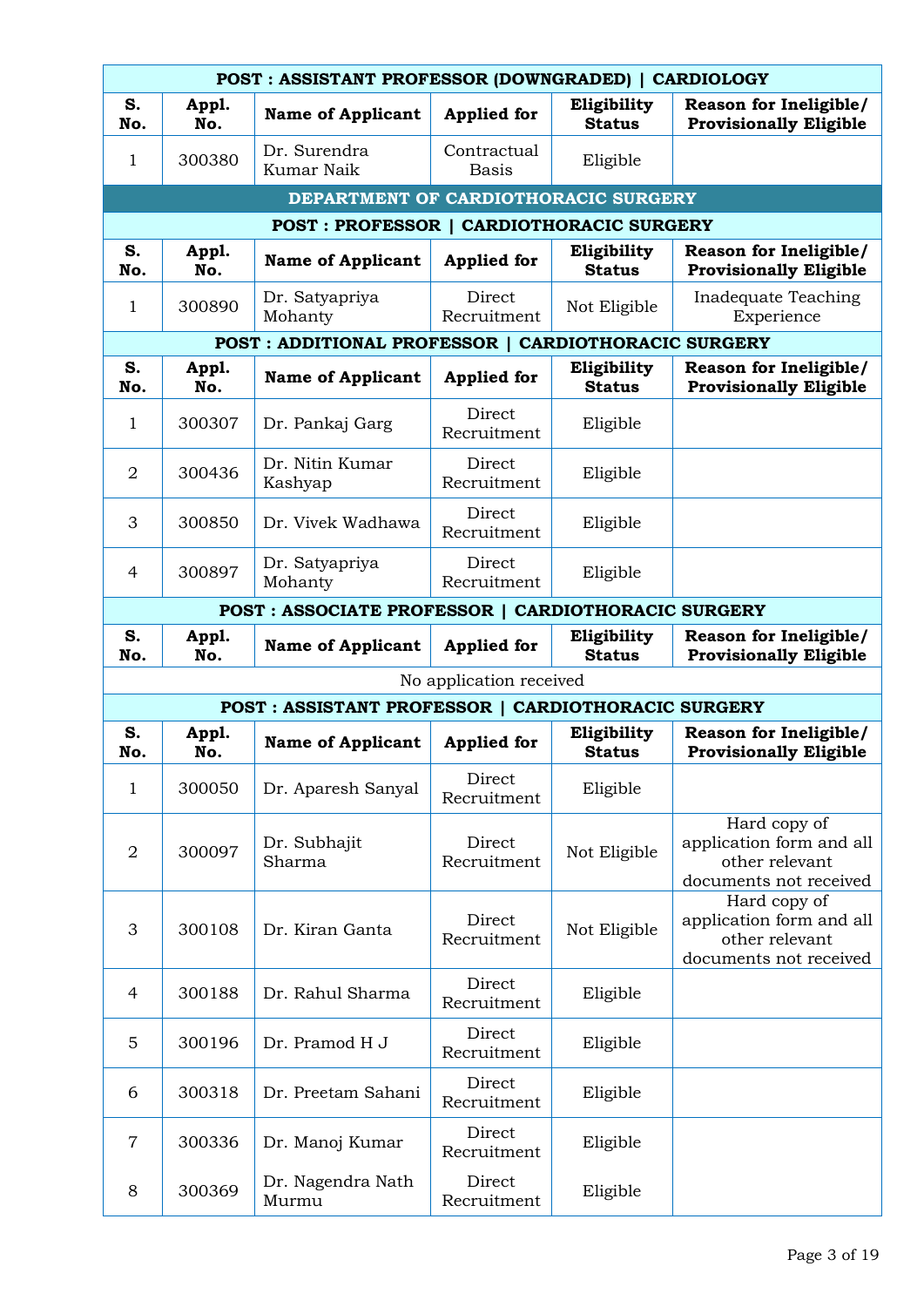| POST: ASSISTANT PROFESSOR   CARDIOTHORACIC SURGERY |              |                                                 |                       |                              |                                                                |  |
|----------------------------------------------------|--------------|-------------------------------------------------|-----------------------|------------------------------|----------------------------------------------------------------|--|
| S.<br>No.                                          | Appl.<br>No. | <b>Name of Applicant</b>                        | <b>Applied for</b>    | Eligibility<br><b>Status</b> | Reason for Ineligible/<br><b>Provisionally Eligible</b>        |  |
| 9                                                  | 300382       | Dr. Mayank Jadon                                | Direct<br>Recruitment | Eligible                     |                                                                |  |
| 10                                                 | 300425       | Dr. Mehsare<br>Pranay Suresh                    | Direct<br>Recruitment | Eligible                     |                                                                |  |
| 11                                                 | 300510       | Dr. Gaind Kumar                                 | Direct<br>Recruitment | Eligible                     |                                                                |  |
| 12                                                 | 300517       | Dr. Klein Dantis                                | Direct<br>Recruitment | Eligible                     |                                                                |  |
|                                                    |              | <b>POST: ASSISTANT PROFESSOR (DOWNGRADED)  </b> |                       |                              | <b>CARDIOTHORACIC SURGERY</b>                                  |  |
| S.<br>No.                                          | Appl.<br>No. | <b>Name of Applicant</b>                        | <b>Applied for</b>    | Eligibility<br><b>Status</b> | <b>Reason for Ineligible/</b><br><b>Provisionally Eligible</b> |  |
| 1                                                  | 300426       | Dr. Mehsare<br>Pranay Suresh                    | Contractual<br>Basis  | Eligible                     |                                                                |  |
| 2                                                  | 300827       | Dr. Preetam Sahani                              | Contractual<br>Basis  | Eligible                     |                                                                |  |

| DEPARTMENT OF DERMATOLOGY |                                      |                                   |                              |                              |                                                                                      |  |  |  |  |
|---------------------------|--------------------------------------|-----------------------------------|------------------------------|------------------------------|--------------------------------------------------------------------------------------|--|--|--|--|
|                           | <b>POST: PROFESSOR   DERMATOLOGY</b> |                                   |                              |                              |                                                                                      |  |  |  |  |
| S.<br>No.                 | Appl.<br>No.                         | <b>Name of Applicant</b>          | <b>Applied for</b>           | Eligibility<br><b>Status</b> | <b>Reason for Ineligible/</b><br><b>Provisionally Eligible</b>                       |  |  |  |  |
|                           |                                      |                                   | No application received      |                              |                                                                                      |  |  |  |  |
|                           |                                      | <b>POST: ADDITIONAL PROFESSOR</b> |                              | <b>DERMATOLOGY</b>           |                                                                                      |  |  |  |  |
| S.<br>No.                 | Appl.<br>No.                         | <b>Name of Applicant</b>          | <b>Applied for</b>           | Eligibility<br><b>Status</b> | <b>Reason for Ineligible/</b><br><b>Provisionally Eligible</b>                       |  |  |  |  |
| $\mathbf{1}$              | 300249                               | Dr. Satyaki<br>Ganguly            | Direct<br>Recruitment        | Applied<br>Twice             |                                                                                      |  |  |  |  |
| $\overline{2}$            | 300779                               | Dr. Satyaki<br>Ganguly            | Direct<br>Recruitment        | Eligible                     |                                                                                      |  |  |  |  |
|                           |                                      | <b>POST: ASSISTANT PROFESSOR</b>  |                              | <b>DERMATOLOGY</b>           |                                                                                      |  |  |  |  |
| S.<br>No.                 | Appl.<br>No.                         | <b>Name of Applicant</b>          | <b>Applied for</b>           | Eligibility<br><b>Status</b> | <b>Reason for Ineligible/</b><br><b>Provisionally Eligible</b>                       |  |  |  |  |
| $\mathbf{1}$              | 300090                               | Dr. Soumil Khare                  | Contractual<br><b>Basis</b>  | Eligible                     |                                                                                      |  |  |  |  |
| $\overline{2}$            | 300298                               | Dr. Bhavya<br>Swarnkar            | Direct<br>Recruitment        | Not Eligible                 | Inadequate Experience                                                                |  |  |  |  |
| 3                         | 300396                               | Dr. Navneet Kour                  | Direct<br>Recruitment        | Eligible                     |                                                                                      |  |  |  |  |
| $\overline{4}$            | 300438                               | Dr. Farzana Ansari                | <b>Direct</b><br>Recruitment | Eligible                     |                                                                                      |  |  |  |  |
| 5                         | 300622                               | Dr. Ghazal Ahmed                  | Direct<br>Recruitment        | Not Eligible                 | Hard copy of<br>application form and all<br>other relevant<br>documents not received |  |  |  |  |
| 6                         | 300787                               | Dr. Kapil Vyas                    | Direct<br>Recruitment        | Eligible                     |                                                                                      |  |  |  |  |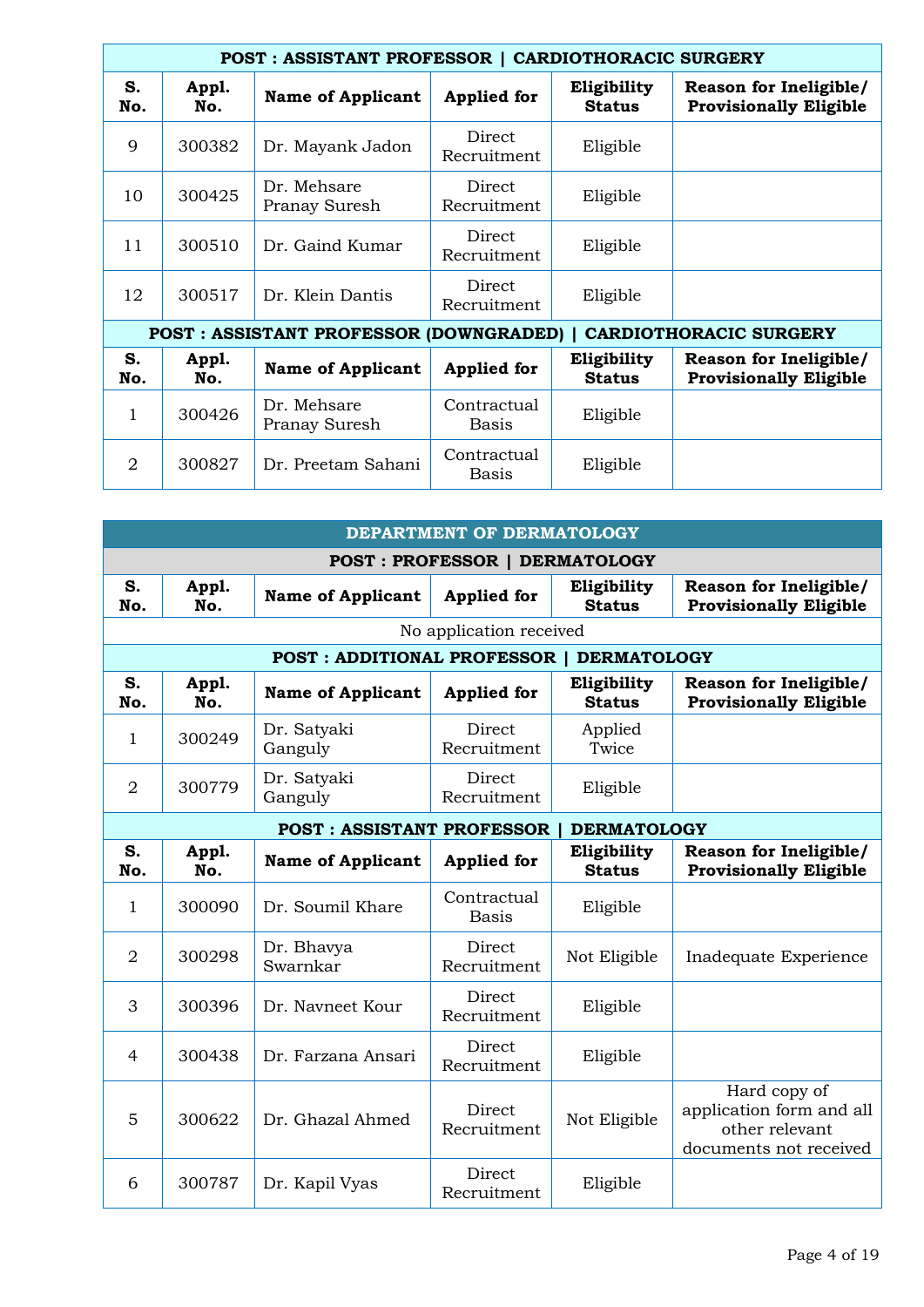|           | POST : ASSISTANT PROFESSOR (DOWNGRADED)  <br><b>DERMATOLOGY</b> |                          |                             |                              |                                                         |  |  |  |
|-----------|-----------------------------------------------------------------|--------------------------|-----------------------------|------------------------------|---------------------------------------------------------|--|--|--|
| S.<br>No. | Appl.<br>No.                                                    | <b>Name of Applicant</b> | <b>Applied for</b>          | Eligibility<br><b>Status</b> | Reason for Ineligible/<br><b>Provisionally Eligible</b> |  |  |  |
|           | 300407                                                          | Dr. Navneet Kour         | Contractual<br>Basis        | Eligible                     |                                                         |  |  |  |
| 2         | 300439                                                          | Dr. Farzana Ansari       | Contractual<br><b>Basis</b> | Eligible                     |                                                         |  |  |  |
| 3         | 300473                                                          | Dr. Saurabh D<br>Raut    | Contractual<br>Basis        | Eligible                     |                                                         |  |  |  |

| DEPARTMENT OF ENDOCRINOLOGY & METABOLISM |                                                                             |                                                                   |                         |                              |                                                                |  |  |
|------------------------------------------|-----------------------------------------------------------------------------|-------------------------------------------------------------------|-------------------------|------------------------------|----------------------------------------------------------------|--|--|
|                                          | POST: PROFESSOR   ENDOCRINOLOGY & METABOLISM                                |                                                                   |                         |                              |                                                                |  |  |
| S.<br>No.                                | Appl.<br>No.                                                                | <b>Name of Applicant</b>                                          | <b>Applied for</b>      | Eligibility<br><b>Status</b> | <b>Reason for Ineligible/</b><br><b>Provisionally Eligible</b> |  |  |
|                                          |                                                                             |                                                                   | No application received |                              |                                                                |  |  |
|                                          |                                                                             | POST: ADDITIONAL PROFESSOR   ENDOCRINOLOGY & METABOLISM           |                         |                              |                                                                |  |  |
| S.<br>No.                                | Appl.<br>No.                                                                | <b>Name of Applicant</b>                                          | <b>Applied for</b>      | Eligibility<br><b>Status</b> | <b>Reason for Ineligible/</b><br><b>Provisionally Eligible</b> |  |  |
|                                          |                                                                             |                                                                   | No application received |                              |                                                                |  |  |
|                                          |                                                                             | <b>POST: ASSOCIATE PROFESSOR   ENDOCRINOLOGY &amp; METABOLISM</b> |                         |                              |                                                                |  |  |
| S.<br>No.                                | Appl.<br>No.                                                                | <b>Name of Applicant</b>                                          | <b>Applied for</b>      | Eligibility<br><b>Status</b> | <b>Reason for Ineligible/</b><br><b>Provisionally Eligible</b> |  |  |
| 1                                        | 300773                                                                      | Dr. Amritava<br>Ghosh                                             | Direct<br>Recruitment   | Eligible                     |                                                                |  |  |
| $\mathfrak{D}$                           | 300915                                                                      | Dr. Anju                                                          | Direct<br>Recruitment   | Not Eligible                 | Inadequate<br>Qualification                                    |  |  |
|                                          | ENDOCRINOLOGY & METABOLISM<br><b>POST: ASSISTANT PROFESSOR (DOWNGRADED)</b> |                                                                   |                         |                              |                                                                |  |  |
| S.<br>No.                                | Appl.<br>No.                                                                | <b>Name of Applicant</b>                                          | <b>Applied for</b>      | Eligibility<br><b>Status</b> | <b>Reason for Ineligible/</b><br><b>Provisionally Eligible</b> |  |  |
|                                          |                                                                             |                                                                   |                         |                              |                                                                |  |  |

|                                                               | DEPARTMENT OF GASTROENTEROLOGY |                                           |                         |                              |                                                                |  |
|---------------------------------------------------------------|--------------------------------|-------------------------------------------|-------------------------|------------------------------|----------------------------------------------------------------|--|
|                                                               |                                | <b>POST: PROFESSOR   GASTROENTEROLOGY</b> |                         |                              |                                                                |  |
| S.<br>No.                                                     | Appl.<br>No.                   | <b>Name of Applicant</b>                  | <b>Applied</b> for      | Eligibility<br><b>Status</b> | Reason for Ineligible/<br><b>Provisionally Eligible</b>        |  |
|                                                               |                                |                                           | No application received |                              |                                                                |  |
|                                                               |                                | <b>POST: ADDITIONAL PROFESSOR  </b>       |                         | <b>GASTROENTEROLOGY</b>      |                                                                |  |
| S.<br>No.                                                     | Appl.<br>No.                   | <b>Name of Applicant</b>                  | <b>Applied</b> for      | Eligibility<br><b>Status</b> | <b>Reason for Ineligible/</b><br><b>Provisionally Eligible</b> |  |
|                                                               | 300024                         | Dr. Padhi<br>Shivadatta<br>Ramesha        | Direct<br>Recruitment   | Not Eligible                 | Inadequate<br>Qualification                                    |  |
| <b>POST: ASSOCIATE PROFESSOR  </b><br><b>GASTROENTEROLOGY</b> |                                |                                           |                         |                              |                                                                |  |
| S.<br>No.                                                     | Appl.<br>No.                   | <b>Name of Applicant</b>                  | <b>Applied</b> for      | Eligibility<br><b>Status</b> | <b>Reason for Ineligible/</b><br><b>Provisionally Eligible</b> |  |
|                                                               |                                |                                           | No application received |                              |                                                                |  |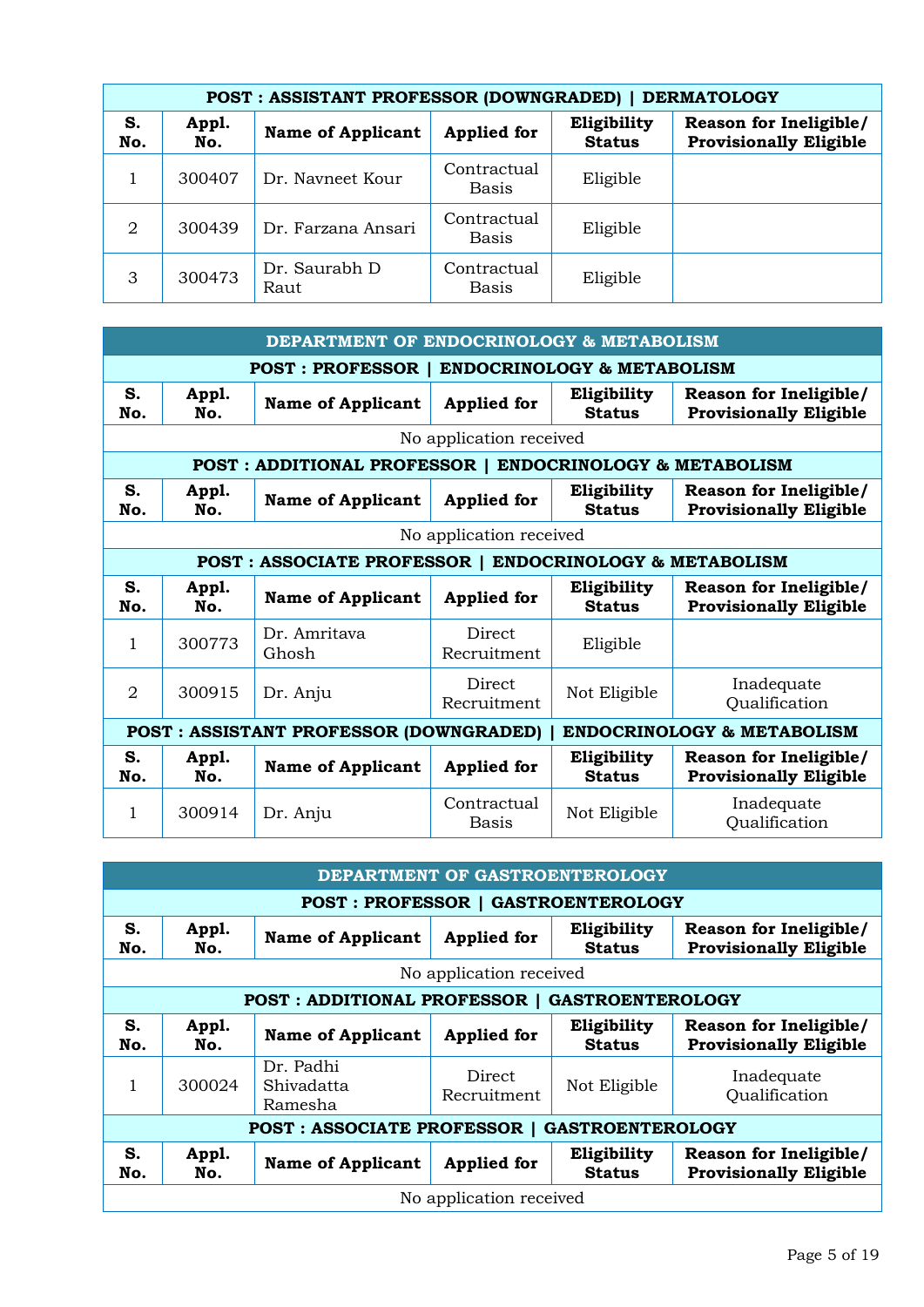|                | <b>POST: ASSISTANT PROFESSOR  </b><br><b>GASTROENTEROLOGY</b>              |                                       |                              |                              |                                                                                      |  |  |
|----------------|----------------------------------------------------------------------------|---------------------------------------|------------------------------|------------------------------|--------------------------------------------------------------------------------------|--|--|
| S.<br>No.      | Appl.<br>No.                                                               | <b>Name of Applicant</b>              | <b>Applied for</b>           | Eligibility<br><b>Status</b> | <b>Reason for Ineligible/</b><br><b>Provisionally Eligible</b>                       |  |  |
| 1              | 300020                                                                     | Dr. Padhi<br>Shivadatta<br>Ramesha    | Direct<br>Recruitment        | Eligible                     |                                                                                      |  |  |
| 2              | 300195                                                                     | Dr. Boojala Avinash<br>Reddy          | Direct<br>Recruitment        | Eligible                     |                                                                                      |  |  |
| 3              | 300208                                                                     | Dr. Anshuman<br>Elhence               | <b>Direct</b><br>Recruitment | Eligible                     |                                                                                      |  |  |
| $\overline{4}$ | 300692                                                                     | Dr. Hanish Sharma                     | Direct<br>Recruitment        | Eligible                     |                                                                                      |  |  |
| 5              | 300750                                                                     | Dr. Budumuri<br>Gautam Vinay<br>Kumar | Direct<br>Recruitment        | Eligible                     |                                                                                      |  |  |
| 6              | 300901                                                                     | Dr. Tanmay Vajpai                     | Contractual<br><b>Basis</b>  | Not Eligible                 | Hard copy of<br>application form and all<br>other relevant<br>documents not received |  |  |
|                | <b>POST: ASSISTANT PROFESSOR (DOWNGRADED)  </b><br><b>GASTROENTEROLOGY</b> |                                       |                              |                              |                                                                                      |  |  |
| S.<br>No.      | Appl.<br>No.                                                               | <b>Name of Applicant</b>              | <b>Applied for</b>           | Eligibility<br><b>Status</b> | Reason for Ineligible/<br><b>Provisionally Eligible</b>                              |  |  |
|                | No application received                                                    |                                       |                              |                              |                                                                                      |  |  |

| DEPARTMENT OF GENERAL MEDICINE            |              |                                  |                       |                              |                                                                                      |  |  |  |
|-------------------------------------------|--------------|----------------------------------|-----------------------|------------------------------|--------------------------------------------------------------------------------------|--|--|--|
| <b>POST: PROFESSOR   GENERAL MEDICINE</b> |              |                                  |                       |                              |                                                                                      |  |  |  |
| S.<br>No.                                 | Appl.<br>No. | <b>Name of Applicant</b>         | <b>Applied for</b>    | Eligibility<br><b>Status</b> | <b>Reason for Ineligible/</b><br><b>Provisionally Eligible</b>                       |  |  |  |
| 1                                         | 300302       | Dr. Sunil Dhanraj<br>Bhaisare    | Direct<br>Recruitment | Eligible                     |                                                                                      |  |  |  |
| $\overline{2}$                            | 300497       | Dr. Raju H Badiger               | Direct<br>Recruitment | Eligible                     |                                                                                      |  |  |  |
| 3                                         | 300610       | Dr. Wasnik<br>Preetam Narayan    | Direct<br>Recruitment | Not Eligible                 | Inadequate Experience                                                                |  |  |  |
|                                           |              | <b>POST: ASSOCIATE PROFESSOR</b> |                       | <b>GENERAL MEDICINE</b>      |                                                                                      |  |  |  |
| S.<br>No.                                 | Appl.<br>No. | <b>Name of Applicant</b>         | <b>Applied for</b>    | Eligibility<br><b>Status</b> | <b>Reason for Ineligible/</b><br><b>Provisionally Eligible</b>                       |  |  |  |
| 1                                         | 300084       | Dr. Manuj Kumar<br>Sarkar        | Direct<br>Recruitment | Eligible                     |                                                                                      |  |  |  |
| $\overline{2}$                            | 300325       | Dr. Pankaj Kumar<br>Kannauje     | Direct<br>Recruitment | Eligible                     |                                                                                      |  |  |  |
| 3                                         | 300540       | Dr. Ajit Kumar                   | Direct<br>Recruitment | Eligible                     |                                                                                      |  |  |  |
| $\overline{4}$                            | 300892       | Dr. Meshram Vinay<br>Maniklal    | Direct<br>Recruitment | Not Eligible                 | Hard copy of<br>application form and all<br>other relevant<br>documents not received |  |  |  |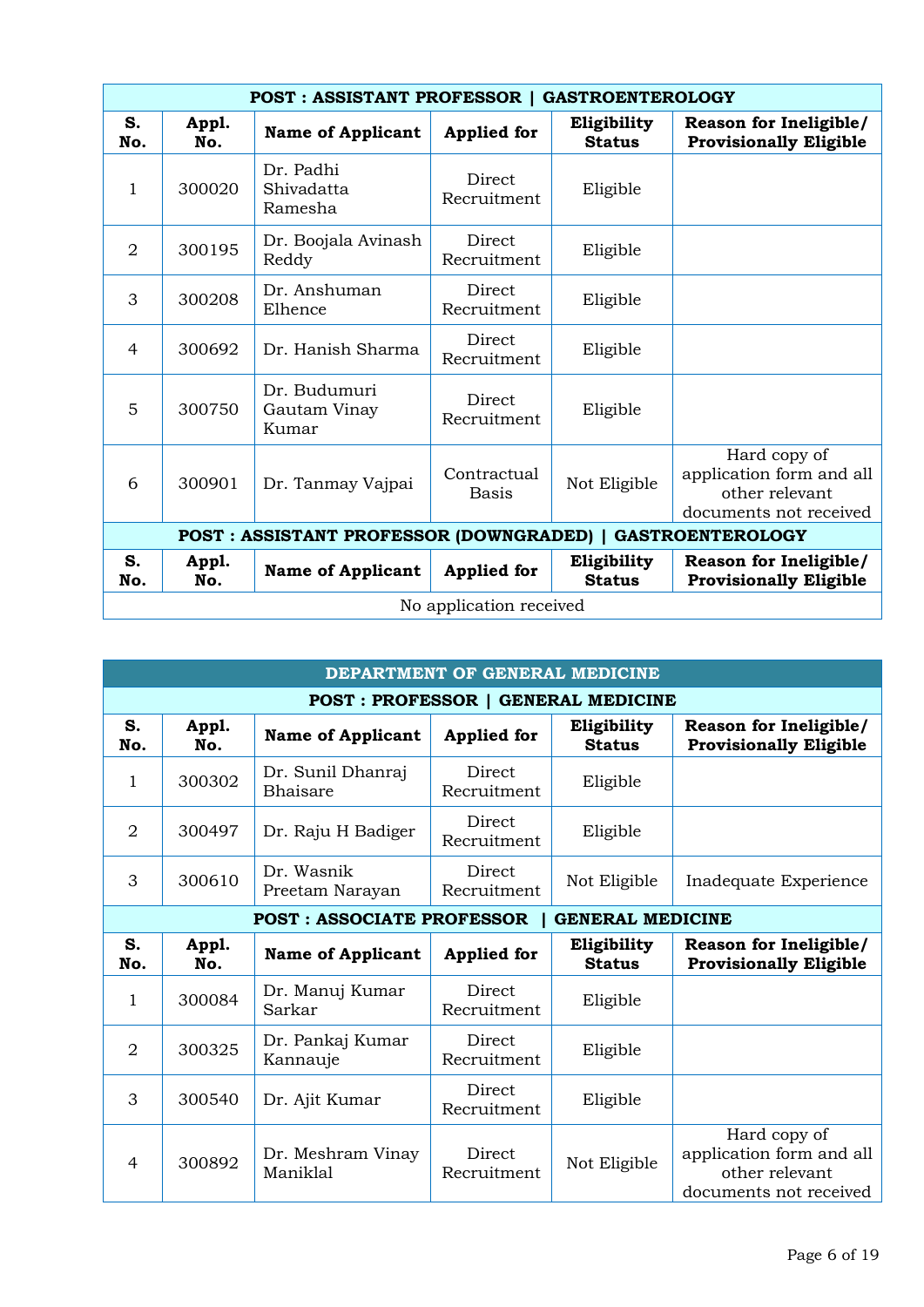|                | <b>POST: ASSISTANT PROFESSOR</b><br><b>GENERAL MEDICINE</b> |                                                           |                             |                              |                                                                                      |  |  |  |
|----------------|-------------------------------------------------------------|-----------------------------------------------------------|-----------------------------|------------------------------|--------------------------------------------------------------------------------------|--|--|--|
| S.<br>No.      | Appl.<br>No.                                                | <b>Name of Applicant</b>                                  | <b>Applied for</b>          | Eligibility<br><b>Status</b> | <b>Reason for Ineligible/</b><br><b>Provisionally Eligible</b>                       |  |  |  |
| 1              | 300022                                                      | Dr. Joydeep<br>Samanta                                    | Direct<br>Recruitment       | Eligible                     |                                                                                      |  |  |  |
| $\overline{2}$ | 300115                                                      | Dr. Sarada<br>Priyadarshini Suna                          | Direct<br>Recruitment       | Eligible                     |                                                                                      |  |  |  |
| 3              | 300312                                                      | Dr. Nidhi Gupta                                           | Direct<br>Recruitment       | Eligible                     |                                                                                      |  |  |  |
| $\overline{4}$ | 300315                                                      | Dr. Ingale Shital<br>Vitthalrao                           | Direct<br>Recruitment       | Applied<br>Twice             |                                                                                      |  |  |  |
| 5              | 300329                                                      | Dr. Darab Singh<br>Underwal                               | Direct<br>Recruitment       | Eligible                     |                                                                                      |  |  |  |
| 6              | 300348                                                      | Dr. Prachi Dubey                                          | Direct<br>Recruitment       | Provisionally<br>Eligible    | Subject to submission<br>of NOC from current<br>employer                             |  |  |  |
| $\overline{7}$ | 300471                                                      | Dr. Ingale Shital<br>Vitthalrao                           | Direct<br>Recruitment       | Eligible                     |                                                                                      |  |  |  |
| 8              | 300539                                                      | Dr. Ajit Kumar                                            | Direct<br>Recruitment       | Eligible                     |                                                                                      |  |  |  |
| 9              | 300577                                                      | Dr. Meghanad<br>Meher                                     | Direct<br>Recruitment       | Eligible                     |                                                                                      |  |  |  |
| 10             | 300601                                                      | Dr. Onkar<br>Awadhiya                                     | Direct<br>Recruitment       | Eligible                     |                                                                                      |  |  |  |
| 11             | 300625                                                      | Dr. Santa Subhra<br>Chatterjee                            | Direct<br>Recruitment       | Eligible                     |                                                                                      |  |  |  |
| 12             | 300711                                                      | Dr. Ankit Tiwari                                          | Direct<br>Recruitment       | Eligible                     |                                                                                      |  |  |  |
| 13             | 300730                                                      | Dr. Arun Sree<br>Parameswaran                             | Direct<br>Recruitment       | Not Eligible                 | Hard copy of<br>application form and all<br>other relevant<br>documents not received |  |  |  |
| 14             | 300753                                                      | Dr. Veerendra Arya                                        | Direct<br>Recruitment       | Eligible                     |                                                                                      |  |  |  |
| 15             | 300785                                                      | Dr. Prashant<br>Gendlal Badole                            | Direct<br>Recruitment       | Eligible                     |                                                                                      |  |  |  |
| 16             | 300911                                                      | Dr. Rasmi Ranjan<br>Sahoo                                 | Direct<br>Recruitment       | Eligible                     |                                                                                      |  |  |  |
|                |                                                             | POST: ASSISTANT PROFESSOR (DOWNGRADED)   GENERAL MEDICINE |                             |                              |                                                                                      |  |  |  |
| S.<br>No.      | Appl.<br>No.                                                | <b>Name of Applicant</b>                                  | <b>Applied for</b>          | Eligibility<br><b>Status</b> | <b>Reason for Ineligible/</b><br><b>Provisionally Eligible</b>                       |  |  |  |
| $\mathbf{1}$   | 300807                                                      | Dr. Sarada<br>Priyadarshini Suna                          | Contractual<br><b>Basis</b> | Eligible                     |                                                                                      |  |  |  |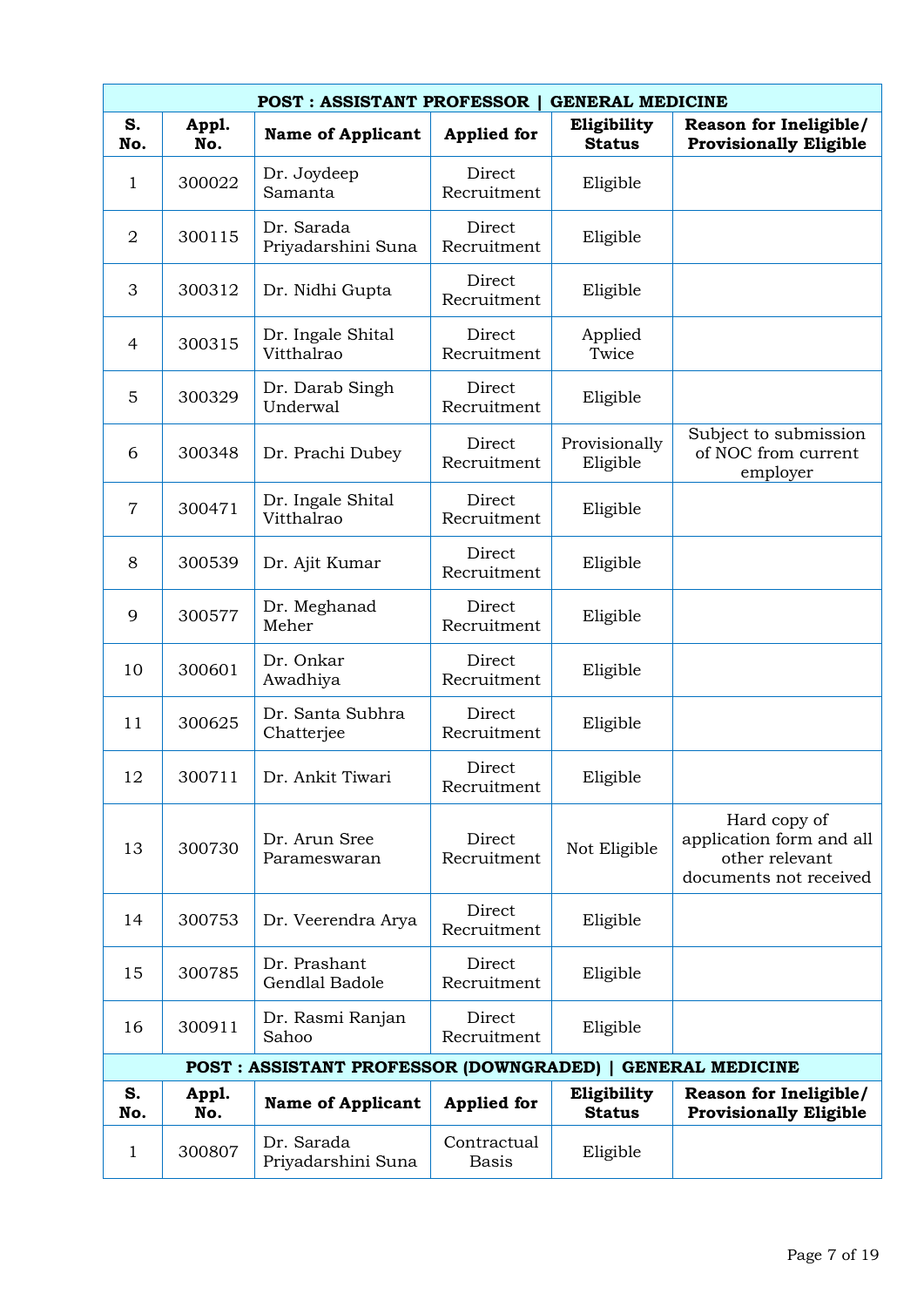|                | DEPARTMENT OF GENERAL SURGERY |                                                           |                             |                                          |                                                                                      |  |  |
|----------------|-------------------------------|-----------------------------------------------------------|-----------------------------|------------------------------------------|--------------------------------------------------------------------------------------|--|--|
|                |                               |                                                           |                             | <b>POST: PROFESSOR   GENERAL SURGERY</b> |                                                                                      |  |  |
| S.<br>No.      | Appl.<br>No.                  | <b>Name of Applicant</b>                                  | <b>Applied for</b>          | Eligibility<br><b>Status</b>             | Reason for Ineligible/<br><b>Provisionally Eligible</b>                              |  |  |
| $\mathbf{1}$   | 300358                        | Dr. Priyadarshan<br>Anand Jategaonkar                     | Direct<br>Recruitment       | Eligible                                 |                                                                                      |  |  |
| $\overline{2}$ | 300401                        | Dr. Mahendra<br>Pratap Singh                              | Direct<br>Recruitment       | Eligible                                 |                                                                                      |  |  |
| 3              | 300415                        | Dr. Debajyoti<br>Mohanty                                  | Direct<br>Recruitment       | Eligible                                 |                                                                                      |  |  |
| 4              | 300570                        | Dr. Mote Dajiram<br>Govinda                               | Direct<br>Recruitment       | Eligible                                 |                                                                                      |  |  |
| 5              | 300852                        | Dr. Radhakrishna<br>Ramchandani                           | Direct<br>Recruitment       | Eligible                                 |                                                                                      |  |  |
| 6              | 300854                        | Dr. Kundan E<br>Gedam                                     | Direct<br>Recruitment       | Eligible                                 |                                                                                      |  |  |
|                |                               | <b>POST: ADDITIONAL PROFESSOR</b>                         |                             | <b>GENERAL SURGERY</b>                   |                                                                                      |  |  |
| S.<br>No.      | Appl.<br>No.                  | <b>Name of Applicant</b>                                  | <b>Applied for</b>          | Eligibility<br><b>Status</b>             | Reason for Ineligible/<br><b>Provisionally Eligible</b>                              |  |  |
| 1              | 300402                        | Dr. Mahendra<br>Pratap Singh                              | Direct<br>Recruitment       | Eligible                                 |                                                                                      |  |  |
| $\overline{2}$ | 300613                        | Dr. Mote Dajiram<br>Govinda                               | Direct<br>Recruitment       | Eligible                                 |                                                                                      |  |  |
| 3              | 300628                        | Dr. Tridip Dutta<br>Baruah                                | Direct<br>Recruitment       | Eligible                                 |                                                                                      |  |  |
| $\overline{4}$ | 300786                        | Dr. Rubik Ray                                             | Direct<br>Recruitment       | Eligible                                 |                                                                                      |  |  |
| 5              | 300853                        | Dr. Radhakrishna<br>Ramchandani                           | Direct<br>Recruitment       | Eligible                                 |                                                                                      |  |  |
| 6              | 300888                        | Dr. Amit Agrawal                                          | Direct<br>Recruitment       | Not Eligible                             | Hard copy of<br>application form and all<br>other relevant<br>documents not received |  |  |
|                |                               | <b>POST: ASSISTANT PROFESSOR</b>                          |                             | <b>GENERAL SURGERY</b>                   |                                                                                      |  |  |
| S.<br>No.      | Appl.<br>No.                  | <b>Name of Applicant</b>                                  | <b>Applied for</b>          | Eligibility<br><b>Status</b>             | <b>Reason for Ineligible/</b><br><b>Provisionally Eligible</b>                       |  |  |
| 1              | 300089                        | Dr. Nelson T                                              | Direct<br>Recruitment       | Eligible                                 |                                                                                      |  |  |
| $\overline{2}$ | 300197                        | Dr. Ashok Kumar<br>Sahoo                                  | Direct<br>Recruitment       | Eligible                                 |                                                                                      |  |  |
| 3              | 300451                        | Dr. Jeewan Verma                                          | Direct<br>Recruitment       | Eligible                                 |                                                                                      |  |  |
| 4              | 300817                        | Dr. Boddeda<br>Jogendra                                   | Direct<br>Recruitment       | Eligible                                 |                                                                                      |  |  |
|                |                               | POST : ASSISTANT PROFESSOR (DOWNGRADED)   GENERAL SURGERY |                             |                                          |                                                                                      |  |  |
| S.<br>No.      | Appl.<br>No.                  | <b>Name of Applicant</b>                                  | <b>Applied for</b>          | Eligibility<br><b>Status</b>             | <b>Reason for Ineligible/</b><br><b>Provisionally Eligible</b>                       |  |  |
| 1              | 300534                        | Dr. Arijit Saha                                           | Contractual<br><b>Basis</b> | Not Eligible                             | Hard copy of<br>application form and all<br>other relevant<br>documents not received |  |  |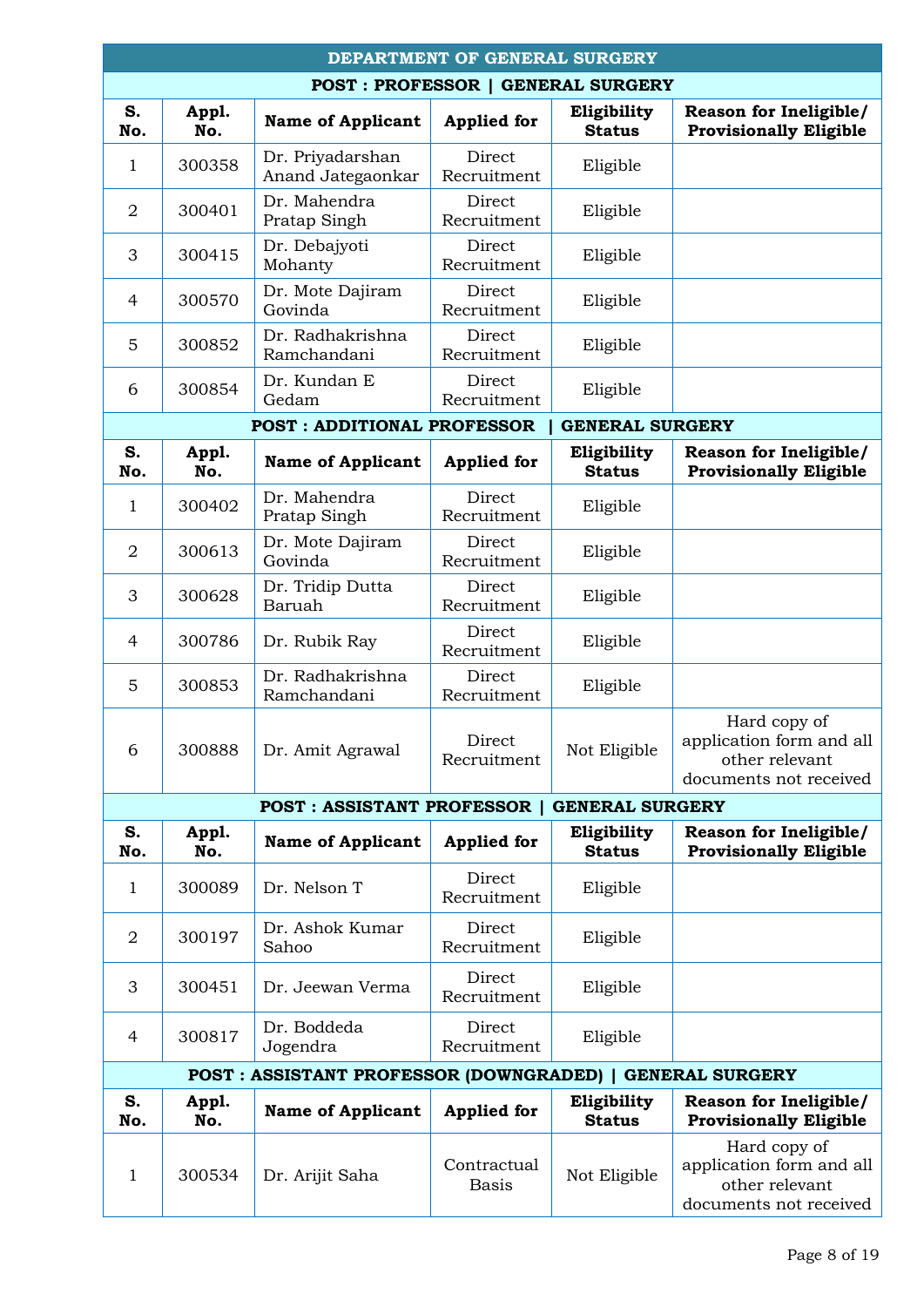|                                           | DEPARTMENT OF MEDICAL ONCOLOGY                                |                                                           |                         |                              |                                                                                      |  |  |  |
|-------------------------------------------|---------------------------------------------------------------|-----------------------------------------------------------|-------------------------|------------------------------|--------------------------------------------------------------------------------------|--|--|--|
| <b>POST: PROFESSOR   MEDICAL ONCOLOGY</b> |                                                               |                                                           |                         |                              |                                                                                      |  |  |  |
| S.<br>No.                                 | Appl.<br>No.                                                  | <b>Name of Applicant</b>                                  | <b>Applied for</b>      | Eligibility<br><b>Status</b> | Reason for Ineligible/<br><b>Provisionally Eligible</b>                              |  |  |  |
|                                           | No application received                                       |                                                           |                         |                              |                                                                                      |  |  |  |
|                                           |                                                               | <b>POST: ADDITIONAL PROFESSOR  </b>                       |                         | <b>MEDICAL ONCOLOGY</b>      |                                                                                      |  |  |  |
| S.<br>No.                                 | Appl.<br>No.                                                  | <b>Name of Applicant</b>                                  | <b>Applied for</b>      | Eligibility<br><b>Status</b> | Reason for Ineligible/<br><b>Provisionally Eligible</b>                              |  |  |  |
|                                           |                                                               |                                                           | No application received |                              |                                                                                      |  |  |  |
|                                           |                                                               | POST: ASSOCIATE PROFESSOR   MEDICAL ONCOLOGY              |                         |                              |                                                                                      |  |  |  |
| S.<br>No.                                 | Appl.<br>No.                                                  | <b>Name of Applicant</b>                                  | <b>Applied for</b>      | Eligibility<br><b>Status</b> | Reason for Ineligible/<br><b>Provisionally Eligible</b>                              |  |  |  |
| 1                                         | 300751                                                        | Dr. Nirmalya Deo<br>Pradhan                               | Direct<br>Recruitment   | Eligible                     |                                                                                      |  |  |  |
|                                           | <b>MEDICAL ONCOLOGY</b><br><b>POST: ASSISTANT PROFESSOR  </b> |                                                           |                         |                              |                                                                                      |  |  |  |
| S.<br>No.                                 | Appl.<br>No.                                                  | <b>Name of Applicant</b>                                  | <b>Applied for</b>      | Eligibility<br><b>Status</b> | Reason for Ineligible/<br><b>Provisionally Eligible</b>                              |  |  |  |
| 1                                         | 300153                                                        | Dr. Abhishek<br>Raghava K S                               | Direct<br>Recruitment   | Eligible                     |                                                                                      |  |  |  |
| $\overline{2}$                            | 300177                                                        | Dr. Yashwant<br>Kashyap                                   | Direct<br>Recruitment   | Eligible                     |                                                                                      |  |  |  |
| 3                                         | 300633                                                        | Dr. Amit Kumar                                            | Direct<br>Recruitment   | Eligible                     |                                                                                      |  |  |  |
| $\overline{4}$                            | 300734                                                        | Dr. Nirmalya Deo<br>Pradhan                               | Direct<br>Recruitment   | Eligible                     |                                                                                      |  |  |  |
| 5                                         | 300805                                                        | Dr. Parmod Kumar                                          | Direct<br>Recruitment   | Not Eligible                 | Hard copy of<br>application form and all<br>other relevant<br>documents not received |  |  |  |
|                                           |                                                               | POST: ASSISTANT PROFESSOR (DOWNGRADED)   MEDICAL ONCOLOGY |                         |                              |                                                                                      |  |  |  |
| S.<br>No.                                 | Appl.<br>No                                                   | <b>Name of Applicant</b>                                  | <b>Applied for</b>      | Eligibility<br><b>Status</b> | <b>Reason for Ineligible/</b><br><b>Provisionally Eligible</b>                       |  |  |  |
|                                           |                                                               |                                                           | No application received |                              |                                                                                      |  |  |  |

| DEPARTMENT OF NEONATOLOGY                      |              |                                   |                         |                              |                                                                |  |  |
|------------------------------------------------|--------------|-----------------------------------|-------------------------|------------------------------|----------------------------------------------------------------|--|--|
| <b>POST: PROFESSOR  </b><br><b>NEONATOLOGY</b> |              |                                   |                         |                              |                                                                |  |  |
| S.<br>No.                                      | Appl.<br>No. | <b>Name of Applicant</b>          | <b>Applied for</b>      | Eligibility<br><b>Status</b> | <b>Reason for Ineligible/</b><br><b>Provisionally Eligible</b> |  |  |
|                                                |              |                                   | No application received |                              |                                                                |  |  |
|                                                |              | <b>POST: ADDITIONAL PROFESSOR</b> |                         | <b>NEONATOLOGY</b>           |                                                                |  |  |
| S.<br>No.                                      | Appl.<br>No. | <b>Name of Applicant</b>          | <b>Applied for</b>      | Eligibility<br><b>Status</b> | Reason for Ineligible/<br><b>Provisionally Eligible</b>        |  |  |
| No application received                        |              |                                   |                         |                              |                                                                |  |  |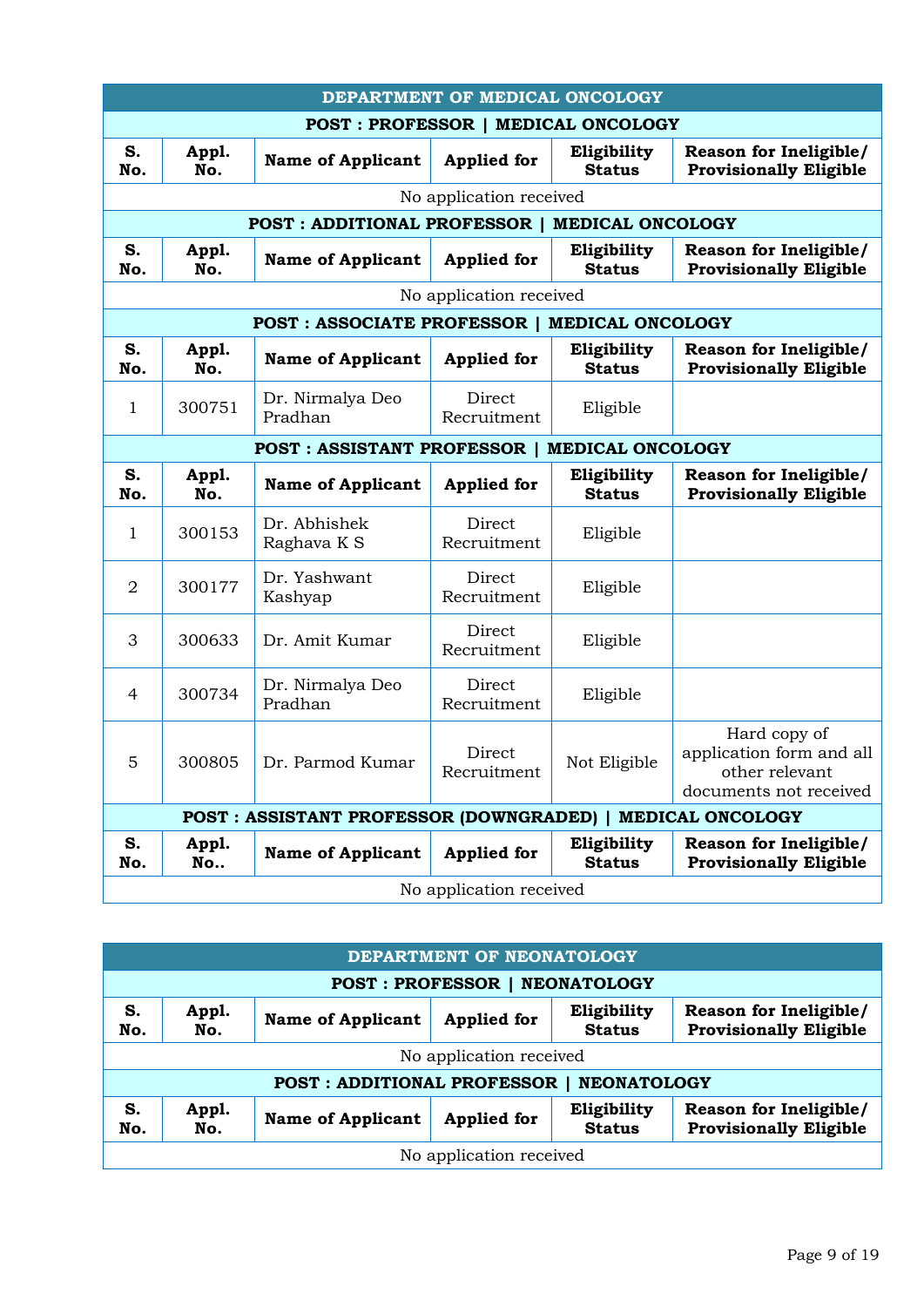|                | <b>POST: ASSOCIATE PROFESSOR</b><br><b>NEONATOLOGY</b> |                                                 |                                    |                                 |                                                                |  |  |  |
|----------------|--------------------------------------------------------|-------------------------------------------------|------------------------------------|---------------------------------|----------------------------------------------------------------|--|--|--|
| S.<br>No.      | Appl.<br>No.                                           | <b>Name of Applicant</b>                        | <b>Applied for</b>                 | Eligibility<br><b>Status</b>    | Reason for Ineligible/<br><b>Provisionally Eligible</b>        |  |  |  |
| 1              | 300101                                                 | Dr. Usha Devi R                                 | Direct<br>Recruitment              | Applied<br>Twice                |                                                                |  |  |  |
| $\overline{2}$ | 300403                                                 | Dr. Usha Devi R                                 | Direct<br>Recruitment              | Eligible                        |                                                                |  |  |  |
| 3              | 300732                                                 | Dr. Phalguni Padhi                              | Direct<br>Recruitment              | Eligible                        |                                                                |  |  |  |
|                |                                                        | <b>POST: ASSISTANT PROFESSOR</b>                |                                    | <b>NEONATOLOGY</b>              |                                                                |  |  |  |
| S.<br>No.      | Appl.<br>No.                                           | <b>Name of Applicant</b>                        | <b>Applied for</b>                 | Eligibility<br><b>Status</b>    | <b>Reason for Ineligible/</b><br><b>Provisionally Eligible</b> |  |  |  |
| 1              | 300346                                                 | Dr. Ishani Arora                                | Contractual<br><b>Basis</b>        | Not Eligible                    | Candidate is not<br>DM/DNB Neonatology                         |  |  |  |
| $\overline{2}$ | 300691                                                 | Dr. Rohit Anand                                 | Direct<br>Recruitment              | Eligible                        |                                                                |  |  |  |
|                |                                                        | <b>POST : ASSISTANT PROFESSOR (DOWNGRADED)</b>  |                                    |                                 | <b>NEONATOLOGY</b>                                             |  |  |  |
| S.<br>No.      | Appl.<br>No.                                           | <b>Name of Applicant</b>                        | <b>Applied for</b>                 | Eligibility<br><b>Status</b>    | <b>Reason for Ineligible/</b><br><b>Provisionally Eligible</b> |  |  |  |
|                |                                                        |                                                 | No application received            |                                 |                                                                |  |  |  |
|                |                                                        |                                                 | DEPARTMENT OF NEUROLOGY            |                                 |                                                                |  |  |  |
|                |                                                        |                                                 | <b>POST: PROFESSOR   NEUROLOGY</b> |                                 |                                                                |  |  |  |
| S.<br>No.      | Appl.<br>No.                                           | <b>Name of Applicant</b>                        | <b>Applied for</b>                 | Eligibility<br><b>Status</b>    | Reason for Ineligible/<br><b>Provisionally Eligible</b>        |  |  |  |
|                | No application received                                |                                                 |                                    |                                 |                                                                |  |  |  |
|                | <b>POST: ADDITIONAL PROFESSOR</b><br><b>NEUROLOGY</b>  |                                                 |                                    |                                 |                                                                |  |  |  |
| S.<br>No.      | Appl.<br>No.                                           | <b>Name of Applicant</b>                        | <b>Applied for</b>                 | Eligibility<br><b>Status</b>    | Reason for Ineligible/<br><b>Provisionally Eligible</b>        |  |  |  |
|                |                                                        |                                                 | No application received            |                                 |                                                                |  |  |  |
|                |                                                        | <b>POST: ASSOCIATE PROFESSOR</b>                |                                    | <b>NEUROLOGY</b>                |                                                                |  |  |  |
| S.<br>No.      | Appl.<br>No.                                           | <b>Name of Applicant</b>                        | <b>Applied for</b>                 | Eligibility<br><b>Status</b>    | <b>Reason for Ineligible/</b><br><b>Provisionally Eligible</b> |  |  |  |
|                |                                                        |                                                 | No application received            |                                 |                                                                |  |  |  |
| S.             |                                                        | <b>POST: ASSISTANT PROFESSOR</b>                |                                    | <b>NEUROLOGY</b><br>Eligibility | Reason for Ineligible/                                         |  |  |  |
| No.            | Appl.<br>No.                                           | <b>Name of Applicant</b>                        | <b>Applied for</b>                 | <b>Status</b>                   | <b>Provisionally Eligible</b>                                  |  |  |  |
| 1              | 300211                                                 | Dr. Rajesh Kumar<br>Meher                       | Direct<br>Recruitment              | Eligible                        |                                                                |  |  |  |
| $\overline{2}$ | 300233                                                 | Dr. Sagarika<br>Mahapatro                       | Direct<br>Recruitment              | Eligible                        |                                                                |  |  |  |
| 3              | 300280                                                 | Dr. Bhuwan<br>Sharma                            | Direct<br>Recruitment              | Eligible                        |                                                                |  |  |  |
| 4              | 300371                                                 | Dr. Biswamohan<br>Mishra                        | Direct<br>Recruitment              | Eligible                        |                                                                |  |  |  |
| 5              | 300816                                                 | Dr. Saravana<br>Sukriya S                       | Direct<br>Recruitment              | Eligible                        |                                                                |  |  |  |
| 6              | 300895                                                 | Dr. Tapas Pani                                  | Direct<br>Recruitment              | Not Eligible                    | Degree is in surgical<br>discipline (M.Ch.)                    |  |  |  |
|                |                                                        | <b>POST: ASSISTANT PROFESSOR (DOWNGRADED)  </b> |                                    |                                 | <b>NEUROLOGY</b>                                               |  |  |  |
| S.<br>No.      | Appl.<br>No.                                           | <b>Name of Applicant</b>                        | <b>Applied for</b>                 | Eligibility<br><b>Status</b>    | Reason for Ineligible/<br><b>Provisionally Eligible</b>        |  |  |  |
|                |                                                        |                                                 | No application received            |                                 |                                                                |  |  |  |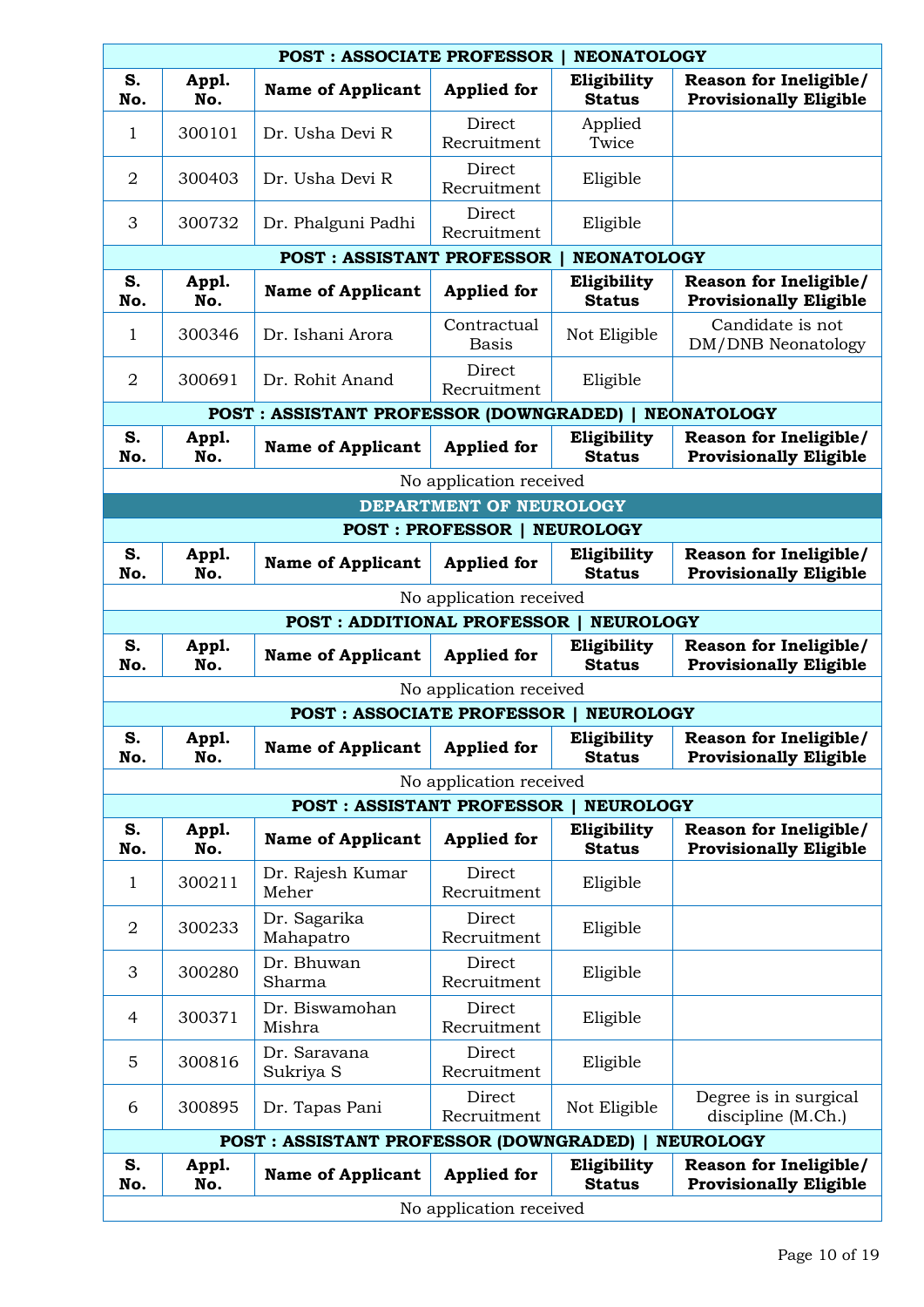|                | <b>DEPARTMENT OF NEUROSURGERY</b>     |                                           |                             |                              |                                                                                                              |  |  |  |
|----------------|---------------------------------------|-------------------------------------------|-----------------------------|------------------------------|--------------------------------------------------------------------------------------------------------------|--|--|--|
|                | <b>POST: PROFESSOR   NEUROSURGERY</b> |                                           |                             |                              |                                                                                                              |  |  |  |
| S.<br>No.      | Appl.<br>No.                          | <b>Name of Applicant</b>                  | <b>Applied</b> for          | Eligibility<br><b>Status</b> | Reason for Ineligible/<br><b>Provisionally Eligible</b>                                                      |  |  |  |
|                |                                       |                                           | No application received     |                              |                                                                                                              |  |  |  |
|                |                                       | <b>POST: ADDITIONAL PROFESSOR</b>         |                             | <b>NEUROSURGERY</b>          |                                                                                                              |  |  |  |
| S.<br>No.      | Appl.<br>No.                          | <b>Name of Applicant</b>                  | <b>Applied for</b>          | Eligibility<br><b>Status</b> | Reason for Ineligible/<br><b>Provisionally Eligible</b>                                                      |  |  |  |
|                |                                       |                                           | No application received     |                              |                                                                                                              |  |  |  |
|                |                                       | <b>POST: ASSOCIATE PROFESSOR</b>          |                             | <b>NEUROSURGERY</b>          |                                                                                                              |  |  |  |
| S.<br>No.      | Appl.<br>No.                          | <b>Name of Applicant</b>                  | <b>Applied for</b>          | Eligibility<br><b>Status</b> | Reason for Ineligible/<br><b>Provisionally Eligible</b>                                                      |  |  |  |
| 1              | 300017                                | Dr. Shailendra D<br>Anjankar              | Direct<br>Recruitment       | Provisionally<br>Eligible    | Subject to submission<br>of valid OBC certificate<br>(Date of issue) as<br>mentioned in the<br>advertisement |  |  |  |
| $\overline{2}$ | 300126                                | Dr. Supriya<br>Chauhan                    | Direct<br>Recruitment       | Not Eligible                 | Inadequate Experience                                                                                        |  |  |  |
| 3              | 300128                                | Dr. Gajbhare Sunil<br>Venkati             | Direct<br>Recruitment       | Eligible                     |                                                                                                              |  |  |  |
| $\overline{4}$ | 300220                                | Dr. Gandhoke<br>Charandeep Singh          | Direct<br>Recruitment       | Eligible                     |                                                                                                              |  |  |  |
| 5              | 300303                                | Dr. Gautam Dutta                          | Direct<br>Recruitment       | Eligible                     |                                                                                                              |  |  |  |
| 6              | 300400                                | Dr. Saswat Kumar<br>Dandpat               | Direct<br>Recruitment       | Eligible                     |                                                                                                              |  |  |  |
| $\overline{7}$ | 300496                                | Dr. Binoy Kumar<br>Singh                  | Direct<br>Recruitment       | Eligible                     |                                                                                                              |  |  |  |
| 8              | 300873                                | Dr. Prasheelkumar<br>Premnarayan<br>Gupta | Direct<br>Recruitment       | Eligible                     |                                                                                                              |  |  |  |
|                |                                       | <b>POST: ASSISTANT PROFESSOR  </b>        |                             | <b>NEUROSURGERY</b>          |                                                                                                              |  |  |  |
| S.<br>No.      | Appl.<br>No.                          | <b>Name of Applicant</b>                  | <b>Applied for</b>          | Eligibility<br><b>Status</b> | Reason for Ineligible/<br><b>Provisionally Eligible</b>                                                      |  |  |  |
| 1              | 300045                                | Dr. Amit Dahiya                           | Contractual<br><b>Basis</b> | Eligible                     |                                                                                                              |  |  |  |
| $\overline{2}$ | 300081                                | Dr. Ankur<br>Shrivastava                  | Direct<br>Recruitment       | Eligible                     |                                                                                                              |  |  |  |
| 3              | 300088                                | Dr. Sharma Ashish<br>Rampratap            | Direct<br>Recruitment       | Eligible                     |                                                                                                              |  |  |  |
| $\overline{4}$ | 300124                                | Dr. Supriya<br>Chauhan                    | Direct<br>Recruitment       | Eligible                     |                                                                                                              |  |  |  |
| 5              | 300129                                | Dr. Patil Sandeep<br>Gunadhar             | Direct<br>Recruitment       | Not Eligible                 | Hard copy of<br>application form and all<br>other relevant<br>documents not received                         |  |  |  |
| 6              | 300138                                | Dr. Amit Dahiya                           | Direct<br>Recruitment       | Eligible                     |                                                                                                              |  |  |  |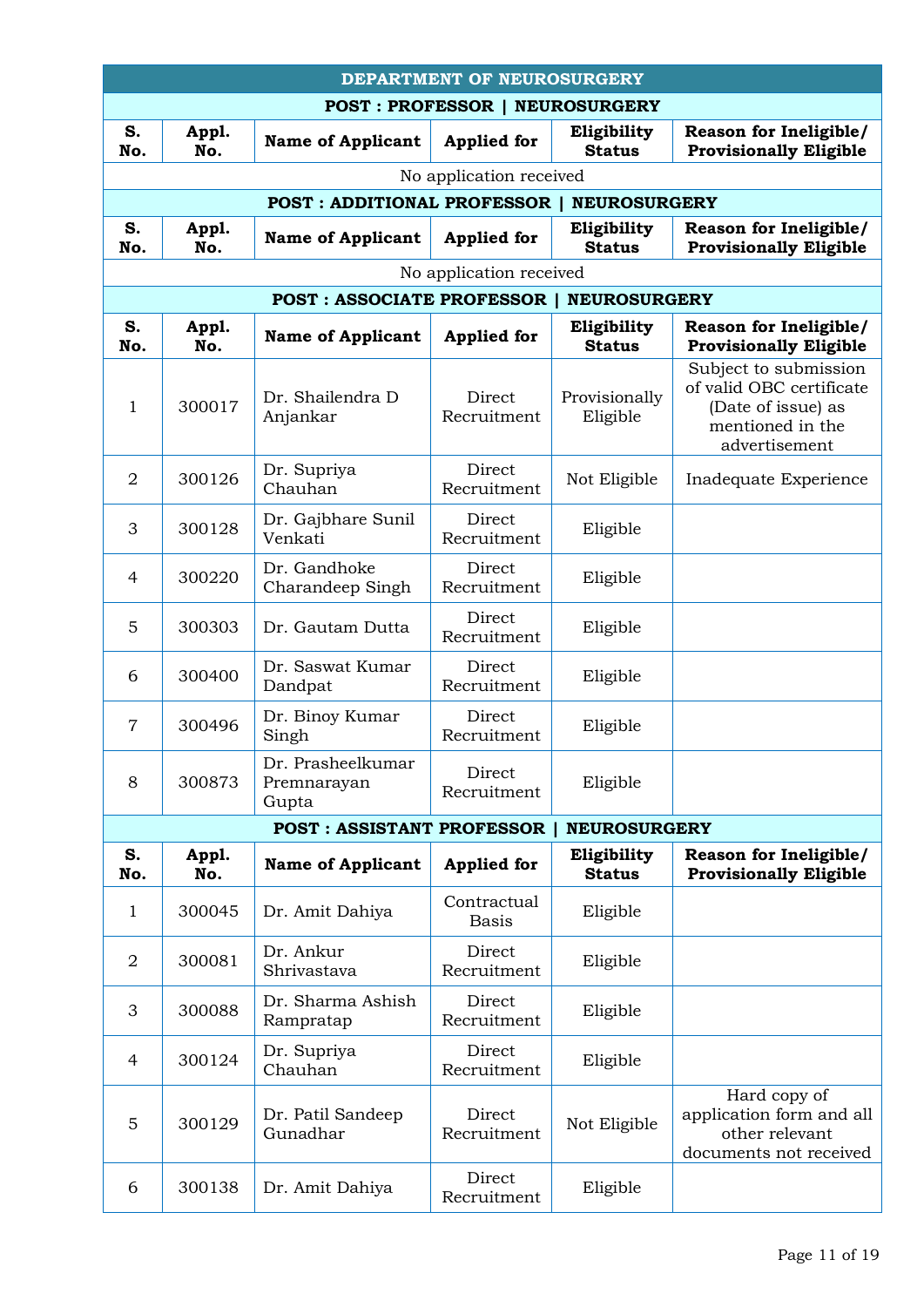|                |              | <b>POST: ASSISTANT PROFESSOR  </b>                    |                             | <b>NEUROSURGERY</b>          |                                                                                      |
|----------------|--------------|-------------------------------------------------------|-----------------------------|------------------------------|--------------------------------------------------------------------------------------|
| $\overline{7}$ | 300219       | Dr. Mayukh Kamal<br>Goswami                           | Direct<br>Recruitment       | Not Eligible                 | Hard copy of<br>application form and all<br>other relevant<br>documents not received |
| 8              | 300234       | Dr. Gandhoke<br>Charandeep Singh                      | Direct<br>Recruitment       | Eligible                     |                                                                                      |
| 9              | 300269       | Dr. Garga Basu                                        | Direct<br>Recruitment       | Eligible                     |                                                                                      |
| 10             | 300323       | Dr. Dhanwantari<br>Shukla                             | Direct<br>Recruitment       | Not Eligible                 | Inadequate Experience                                                                |
| 11             | 300394       | Dr. Arjun Dhar                                        | Direct<br>Recruitment       | Eligible                     |                                                                                      |
| 12             | 300421       | Dr. Niraj Kumar<br>Choudhary                          | Direct<br>Recruitment       | Eligible                     |                                                                                      |
| 13             | 300455       | Dr. Saswat Kumar<br>Dandpat                           | Direct<br>Recruitment       | Eligible                     |                                                                                      |
| 14             | 300580       | Dr. Aishik<br>Mukherjee                               | Direct<br>Recruitment       | Eligible                     |                                                                                      |
| 15             | 300581       | Dr. Tamajyoti<br>Ghosh                                | Direct<br>Recruitment       | Eligible                     |                                                                                      |
| 16             | 300710       | Dr. Satyajit Panda                                    | Direct<br>Recruitment       | Eligible                     |                                                                                      |
| 17             | 300722       | Dr. Vibhu Shankar<br>Parashar                         | Direct<br>Recruitment       | Eligible                     |                                                                                      |
| 18             | 300818       | Dr. Prasheelkumar<br>Premnarayan<br>Gupta             | Direct<br>Recruitment       | Eligible                     |                                                                                      |
| 19             | 300845       | Dr. Nitish Nayak                                      | Direct<br>Recruitment       | Eligible                     |                                                                                      |
| 20             | 300882       | Dr. Siroya Hardik<br>Lalit                            | Direct<br>Recruitment       | Eligible                     |                                                                                      |
|                |              | POST: ASSISTANT PROFESSOR (DOWNGRADED)   NEUROSURGERY |                             |                              |                                                                                      |
| S.<br>No.      | Appl.<br>No. | <b>Name of Applicant</b>                              | <b>Applied for</b>          | Eligibility<br><b>Status</b> | Reason for Ineligible/<br><b>Provisionally Eligible</b>                              |
| 1              | 300103       | Dr. Sharma Ashish<br>Rampratap                        | Contractual<br><b>Basis</b> | Eligible                     |                                                                                      |
| $\overline{2}$ | 300122       | Dr. Supriya<br>Chauhan                                | Contractual<br><b>Basis</b> | Not Eligible                 | Hard copy of<br>application form and all<br>other relevant<br>documents not received |
| 3              | 300130       | Dr. Patil Sandeep<br>Gunadhar                         | Contractual<br><b>Basis</b> | Not Eligible                 | Hard copy of<br>application form and all<br>other relevant<br>documents not received |
| $\overline{4}$ | 300131       | Dr. Patil Sandeep<br>Gunadhar                         | Contractual<br><b>Basis</b> | Not Eligible                 | Hard copy of<br>application form and all<br>other relevant<br>documents not received |
| 5              | 300813       | Dr. Vibhu Shankar<br>Parashar                         | Contractual<br><b>Basis</b> | Eligible                     |                                                                                      |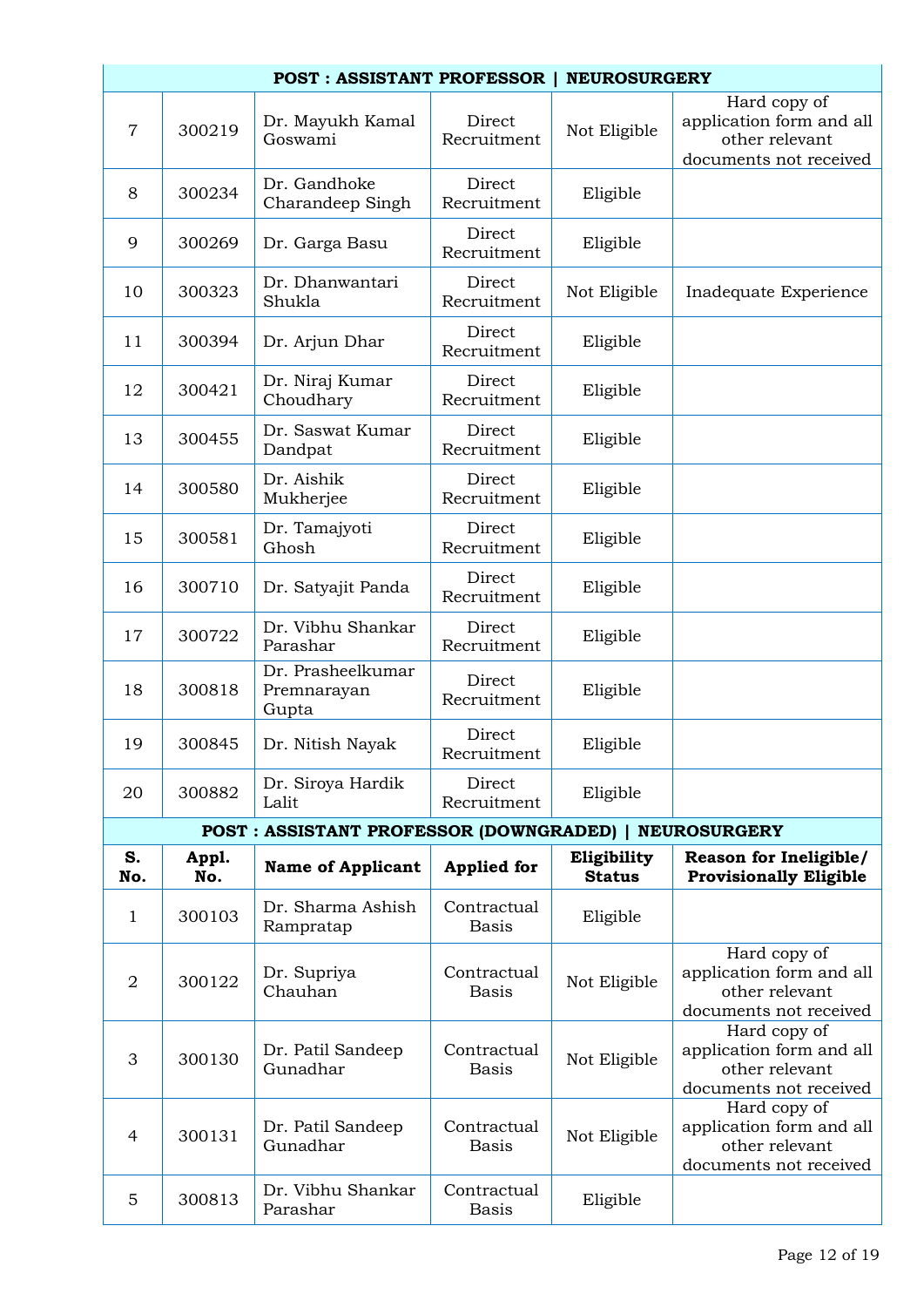| DEPARTMENT OF NUCLEAR MEDICINE |                                           |                                                     |                                          |                              |                                                                                        |  |  |
|--------------------------------|-------------------------------------------|-----------------------------------------------------|------------------------------------------|------------------------------|----------------------------------------------------------------------------------------|--|--|
|                                | <b>POST: PROFESSOR   NUCLEAR MEDICINE</b> |                                                     |                                          |                              |                                                                                        |  |  |
| S.<br>No.                      | Appl.<br>No.                              | <b>Name of Applicant</b>                            | <b>Applied for</b>                       | Eligibility<br><b>Status</b> | Reason for Ineligible/<br><b>Provisionally Eligible</b>                                |  |  |
|                                |                                           |                                                     | No application received                  |                              |                                                                                        |  |  |
|                                |                                           | <b>POST: ADDITIONAL PROFESSOR  </b>                 |                                          | <b>NUCLEAR MEDICINE</b>      |                                                                                        |  |  |
| S.<br>No.                      | Appl.<br>No.                              | <b>Name of Applicant</b>                            | <b>Applied for</b>                       | Eligibility<br><b>Status</b> | Reason for Ineligible/<br><b>Provisionally Eligible</b>                                |  |  |
|                                |                                           |                                                     | No application received                  |                              |                                                                                        |  |  |
|                                |                                           | <b>POST: ASSOCIATE PROFESSOR  </b>                  |                                          | <b>NUCLEAR MEDICINE</b>      |                                                                                        |  |  |
| S.<br>No.                      | Appl.<br>No.                              | <b>Name of Applicant</b>                            | <b>Applied for</b>                       | Eligibility<br><b>Status</b> | Reason for Ineligible/<br><b>Provisionally Eligible</b>                                |  |  |
|                                |                                           |                                                     | No application received                  |                              |                                                                                        |  |  |
|                                |                                           | <b>POST: ASSISTANT PROFESSOR   NUCLEAR MEDICINE</b> |                                          |                              |                                                                                        |  |  |
| S.<br>No.                      | Appl.<br>No.                              | <b>Name of Applicant</b>                            | <b>Applied for</b>                       | Eligibility<br><b>Status</b> | Reason for Ineligible/<br><b>Provisionally Eligible</b>                                |  |  |
|                                |                                           |                                                     | No application received                  |                              |                                                                                        |  |  |
|                                |                                           | <b>POST: ASSISTANT PROFESSOR (DOWNGRADED)  </b>     |                                          |                              | <b>NUCLEAR MEDICINE</b>                                                                |  |  |
| S.<br>No.                      | Appl.<br>No.                              | <b>Name of Applicant</b>                            | <b>Applied for</b>                       | Eligibility<br><b>Status</b> | Reason for Ineligible/<br><b>Provisionally Eligible</b>                                |  |  |
| 1                              | 300506                                    | Dr. Vivek Baghel                                    | Contractual<br><b>Basis</b>              | Eligible                     |                                                                                        |  |  |
|                                |                                           |                                                     | DEPARTMENT OF RADIO DIAGNOSIS            |                              |                                                                                        |  |  |
|                                |                                           |                                                     | <b>POST: PROFESSOR   RADIO DIAGNOSIS</b> |                              |                                                                                        |  |  |
| S.                             | Appl.                                     |                                                     |                                          | Eligibility                  | Reason for Ineligible/                                                                 |  |  |
| No.                            | No.                                       | <b>Name of Applicant</b>                            | <b>Applied for</b>                       | <b>Status</b>                | <b>Provisionally Eligible</b>                                                          |  |  |
| 1                              | 300644                                    | Dr. Kalyani Parida                                  | Contractual<br><b>Basis</b>              | Provisionally<br>Eligible    | Subject to submission<br>of complete<br>Teaching/Research<br>experience certificate(s) |  |  |
|                                |                                           | <b>POST: ADDITIONAL PROFESSOR</b>                   |                                          | <b>RADIO DIAGNOSIS</b>       |                                                                                        |  |  |
| S.<br>No.                      | Appl.<br>No.                              | <b>Name of Applicant</b>                            | <b>Applied for</b>                       | Eligibility<br><b>Status</b> | Reason for Ineligible/<br><b>Provisionally Eligible</b>                                |  |  |
|                                |                                           |                                                     | No application received                  |                              |                                                                                        |  |  |
|                                |                                           | <b>POST: ASSOCIATE PROFESSOR  </b>                  |                                          | <b>RADIO DIAGNOSIS</b>       |                                                                                        |  |  |
| S.<br>No.                      | Appl.<br>No.                              | <b>Name of Applicant</b>                            | <b>Applied for</b>                       | Eligibility<br><b>Status</b> | Reason for Ineligible/<br><b>Provisionally Eligible</b>                                |  |  |
| 1                              | 300273                                    | Dr. Neeraj Jain                                     | Direct<br>Recruitment                    | Provisionally<br>Eligible    | Subject to submission<br>of NOC for AIIMS<br>Raipur from current                       |  |  |
| $\overline{2}$                 | 300629                                    | Dr. Manish Kumar                                    | Direct<br>Recruitment                    | Eligible                     | employer                                                                               |  |  |
| 3                              | 300703                                    | Dr. Nilesh Gupta                                    | Direct<br>Recruitment                    | Eligible                     |                                                                                        |  |  |
|                                |                                           | <b>POST: ASSISTANT PROFESSOR</b>                    |                                          | <b>RADIO DIAGNOSIS</b>       |                                                                                        |  |  |
| S.<br>No.                      | Appl.<br>No.                              | <b>Name of Applicant</b>                            | <b>Applied for</b>                       | Eligibility<br><b>Status</b> | <b>Reason for Ineligible/</b><br><b>Provisionally Eligible</b>                         |  |  |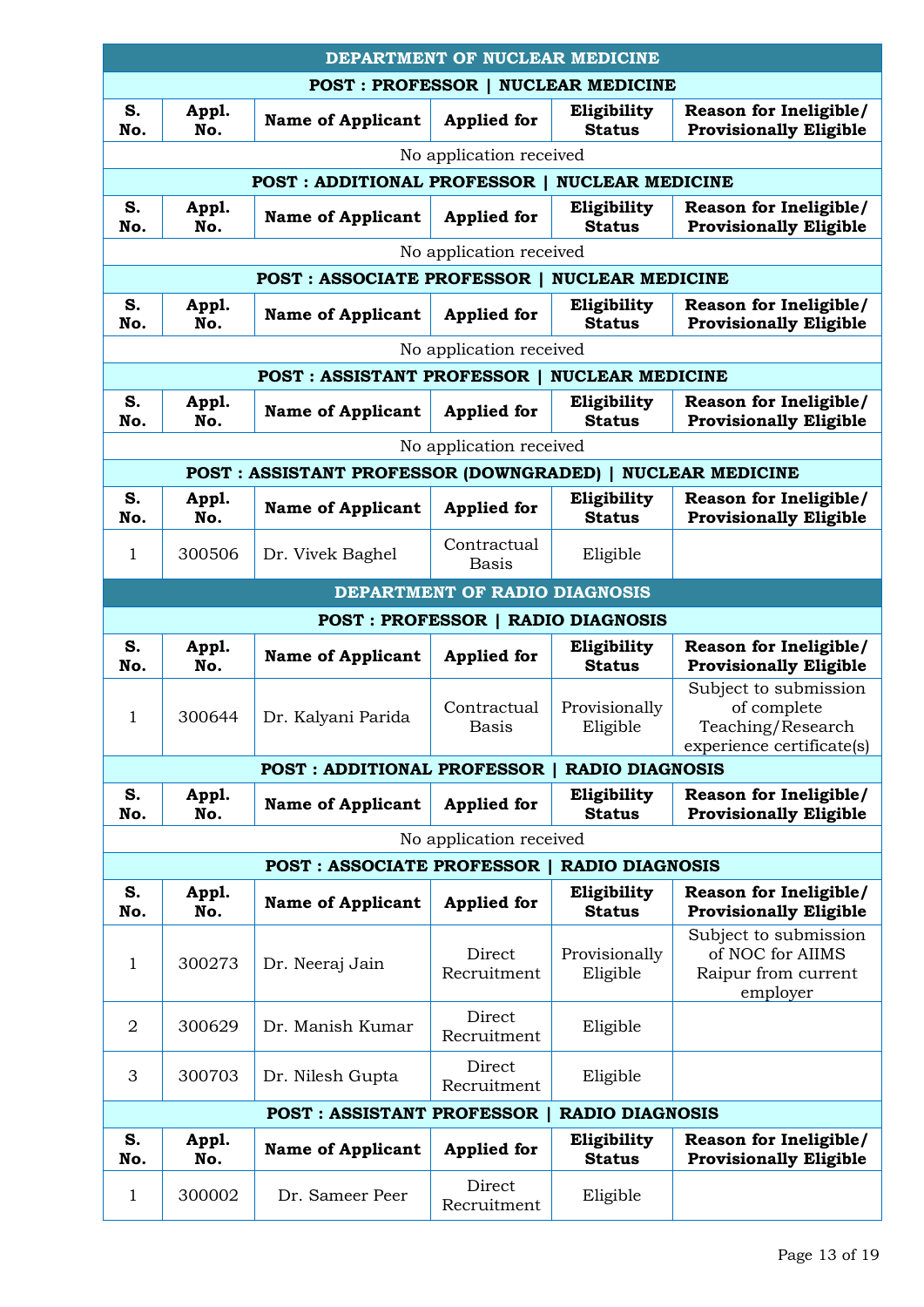|                | <b>POST: ASSISTANT PROFESSOR  </b><br><b>RADIO DIAGNOSIS</b> |                                                           |                             |                              |                                                                                      |  |  |
|----------------|--------------------------------------------------------------|-----------------------------------------------------------|-----------------------------|------------------------------|--------------------------------------------------------------------------------------|--|--|
| $\overline{2}$ | 300065                                                       | Dr. Ranjan Kumar<br>Patel                                 | Direct<br>Recruitment       | Not Eligible                 | Hard copy of<br>application form and all<br>other relevant<br>documents not received |  |  |
| 3              | 300150                                                       | Dr. Rajendra<br>Kumar Behera                              | Direct<br>Recruitment       | Not Eligible                 | Hard copy of<br>application form and all<br>other relevant<br>documents not received |  |  |
| $\overline{4}$ | 300225                                                       | Dr. Richa Singh<br>Chauhan                                | Direct<br>Recruitment       | Eligible                     |                                                                                      |  |  |
| 5              | 300227                                                       | Dr. Nihar Kathrani                                        | Direct<br>Recruitment       | Eligible                     |                                                                                      |  |  |
| 6              | 300241                                                       | Dr. Karthika S                                            | Direct<br>Recruitment       | Applied<br>Twice             |                                                                                      |  |  |
| $\overline{7}$ | 300246                                                       | Dr. Shailendra<br>Singh Naik                              | Direct<br>Recruitment       | Eligible                     |                                                                                      |  |  |
| 8              | 300267                                                       | Dr. Karthika S                                            | Direct<br>Recruitment       | Eligible                     |                                                                                      |  |  |
| 9              | 300537                                                       | Dr. Thakker Vishal<br>Dhirenbhai                          | Direct<br>Recruitment       | Eligible                     |                                                                                      |  |  |
| 10             | 300631                                                       | Dr. Manish Kumar                                          | Direct<br>Recruitment       | Eligible                     |                                                                                      |  |  |
| 11             | 300704                                                       | Dr. Nilesh Gupta                                          | Direct<br>Recruitment       | Eligible                     |                                                                                      |  |  |
| 12             | 300721                                                       | Dr. Arunprakash P                                         | Direct<br>Recruitment       | Eligible                     |                                                                                      |  |  |
| 13             | 300765                                                       | Dr. Manali                                                | Direct<br>Recruitment       | Eligible                     |                                                                                      |  |  |
| 14             | 300820                                                       | Dr. Manoj Kumar<br>Nayak                                  | Direct<br>Recruitment       | Eligible                     |                                                                                      |  |  |
| 15             | 300869                                                       | Dr. Bapi Barman                                           | Direct<br>Recruitment       | Not Eligible                 | Inadequate Experience                                                                |  |  |
| 16             | 300884                                                       | Dr. Abhishek<br>Kotwal                                    | Direct<br>Recruitment       | Not Eligible                 | Inadequate Experience                                                                |  |  |
|                |                                                              | POST : ASSISTANT PROFESSOR (DOWNGRADED)   RADIO DIAGNOSIS |                             |                              |                                                                                      |  |  |
| S.<br>No.      | Appl.<br>No.                                                 | <b>Name of Applicant</b>                                  | <b>Applied for</b>          | Eligibility<br><b>Status</b> | <b>Reason for Ineligible/</b><br><b>Provisionally Eligible</b>                       |  |  |
| $\mathbf{1}$   | 300007                                                       | Dr. Sameer Peer                                           | Contractual<br><b>Basis</b> | Eligible                     |                                                                                      |  |  |

|                                        | DEPARTMENT OF RADIO THERAPY |                                   |                       |                              |                                                                |  |  |  |  |
|----------------------------------------|-----------------------------|-----------------------------------|-----------------------|------------------------------|----------------------------------------------------------------|--|--|--|--|
| <b>POST: PROFESSOR   RADIO THERAPY</b> |                             |                                   |                       |                              |                                                                |  |  |  |  |
| S.<br>No.                              | Appl.<br>No.                | <b>Name of Applicant</b>          | <b>Applied for</b>    | Eligibility<br><b>Status</b> | <b>Reason for Ineligible/</b><br><b>Provisionally Eligible</b> |  |  |  |  |
|                                        | 300257                      | Dr. Siddhartha<br>Nanda           | Direct<br>Recruitment | Eligible                     |                                                                |  |  |  |  |
|                                        |                             | <b>POST: ADDITIONAL PROFESSOR</b> |                       | <b>RADIO THERAPY</b>         |                                                                |  |  |  |  |
| S.<br>No.                              | Appl.<br>No.                | <b>Name of Applicant</b>          | <b>Applied for</b>    | Eligibility<br><b>Status</b> | Reason for Ineligible/<br><b>Provisionally Eligible</b>        |  |  |  |  |
|                                        | 300299                      | Dr. Indira Yadav                  | Direct<br>Recruitment | Eligible                     |                                                                |  |  |  |  |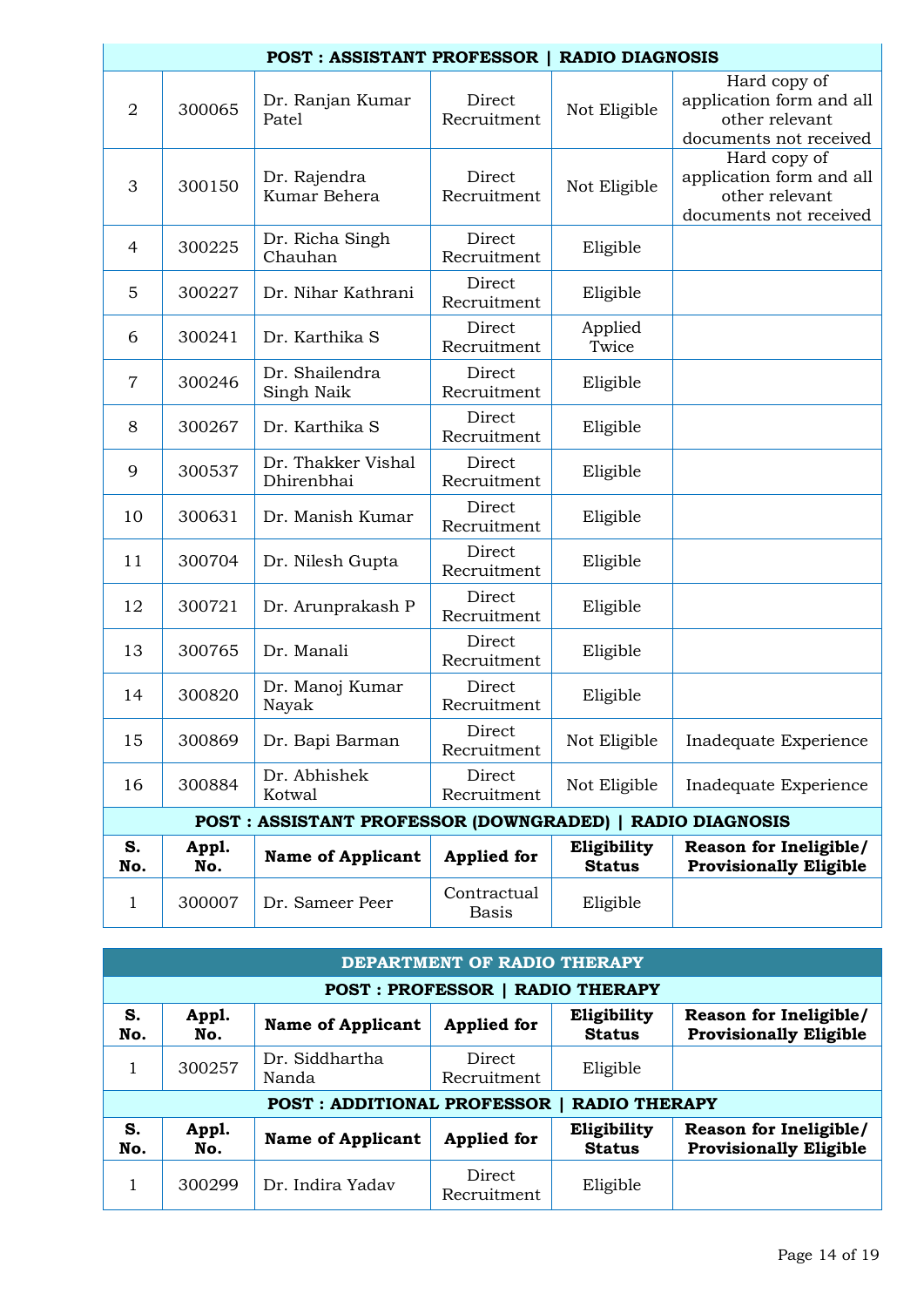| <b>RADIO THERAPY</b><br><b>POST: ASSISTANT PROFESSOR</b> |              |                                                        |                       |                              |                                                                |  |  |
|----------------------------------------------------------|--------------|--------------------------------------------------------|-----------------------|------------------------------|----------------------------------------------------------------|--|--|
| S.<br>No.                                                | Appl.<br>No. | <b>Name of Applicant</b>                               | <b>Applied for</b>    | Eligibility<br><b>Status</b> | <b>Reason for Ineligible/</b><br><b>Provisionally Eligible</b> |  |  |
|                                                          | 300133       | Dr. Papuji Meher                                       | Direct<br>Recruitment | Eligible                     |                                                                |  |  |
| 2                                                        | 300542       | Dr. Sumit Kumar                                        | Direct<br>Recruitment | Eligible                     |                                                                |  |  |
|                                                          |              | POST: ASSISTANT PROFESSOR (DOWNGRADED)   RADIO THERAPY |                       |                              |                                                                |  |  |
| S.<br>No.                                                | Appl.<br>No. | <b>Name of Applicant</b>                               | <b>Applied for</b>    | Eligibility<br><b>Status</b> | Reason for Ineligible/<br><b>Provisionally Eligible</b>        |  |  |
| No application received                                  |              |                                                        |                       |                              |                                                                |  |  |

|                         | DEPARTMENT OF SURGICAL GASTROENTEROLOGY                 |                                                       |                       |                              |                                                                                      |  |  |  |
|-------------------------|---------------------------------------------------------|-------------------------------------------------------|-----------------------|------------------------------|--------------------------------------------------------------------------------------|--|--|--|
|                         |                                                         | <b>POST: PROFESSOR   SURGICAL GASTROENTEROLOGY</b>    |                       |                              |                                                                                      |  |  |  |
| S.<br>No.               | Appl.<br>No.                                            | <b>Name of Applicant</b>                              | <b>Applied</b> for    | Eligibility<br><b>Status</b> | Reason for Ineligible/<br><b>Provisionally Eligible</b>                              |  |  |  |
|                         | No application received                                 |                                                       |                       |                              |                                                                                      |  |  |  |
|                         | POST : ADDITIONAL PROFESSOR   SURGICAL GASTROENTEROLOGY |                                                       |                       |                              |                                                                                      |  |  |  |
| S.<br>No.               | Appl.<br>No.                                            | <b>Name of Applicant</b>                              | <b>Applied for</b>    | Eligibility<br><b>Status</b> | Reason for Ineligible/<br><b>Provisionally Eligible</b>                              |  |  |  |
| 1                       | 300359                                                  | Dr. Priyadarshan<br>Anand Jategaonkar                 | Direct<br>Recruitment | Not Eligible                 | Inadequate Experience                                                                |  |  |  |
|                         |                                                         | POST: ASSOCIATE PROFESSOR   SURGICAL GASTROENTEROLOGY |                       |                              |                                                                                      |  |  |  |
| S.<br>No.               | Appl.<br>No.                                            | <b>Name of Applicant</b>                              | <b>Applied for</b>    | Eligibility<br><b>Status</b> | Reason for Ineligible/<br><b>Provisionally Eligible</b>                              |  |  |  |
| $\mathbf{1}$            | 300230                                                  | Dr. Shahana Gupta                                     | Direct<br>Recruitment | Eligible                     |                                                                                      |  |  |  |
| $\overline{2}$          | 300456                                                  | Dr. Priyadarshan<br>Anand Jategaonkar                 | Direct<br>Recruitment | Eligible                     |                                                                                      |  |  |  |
| 3                       | 300766                                                  | Dr. Kishor Suresh<br>Jain                             | Direct<br>Recruitment | Eligible                     |                                                                                      |  |  |  |
|                         |                                                         | <b>POST: ASSISTANT PROFESSOR</b>                      |                       | SURGICAL GASTROENTEROLOGY    |                                                                                      |  |  |  |
| S.<br>No.               | Appl.<br>No.                                            | <b>Name of Applicant</b>                              | <b>Applied for</b>    | Eligibility<br><b>Status</b> | Reason for Ineligible/<br><b>Provisionally Eligible</b>                              |  |  |  |
| $\mathbf{1}$            | 300156                                                  | Dr. Mayank<br>Shekhar Sharma                          | Direct<br>Recruitment | Eligible                     |                                                                                      |  |  |  |
| $\overline{2}$          | 300334                                                  | Dr. Shahnawaz<br>Danish                               | Direct<br>Recruitment | Not Eligible                 | Hard copy of<br>application form and all<br>other relevant<br>documents not received |  |  |  |
| 3                       | 300662                                                  | Dr. Souvik Paul                                       | Direct<br>Recruitment | Eligible                     |                                                                                      |  |  |  |
| 4                       | 300833                                                  | Dr.<br>Mohanasundaram<br>A                            | Direct<br>Recruitment | Eligible                     |                                                                                      |  |  |  |
|                         |                                                         | <b>POST: ASSISTANT PROFESSOR (DOWNGRADED)</b>         |                       |                              | SURGICAL GASTROENTEROLOGY                                                            |  |  |  |
| S.<br>No.               | Appl.<br>No.                                            | <b>Name of Applicant</b>                              | <b>Applied for</b>    | Eligibility<br><b>Status</b> | Reason for Ineligible/<br><b>Provisionally Eligible</b>                              |  |  |  |
| No application received |                                                         |                                                       |                       |                              |                                                                                      |  |  |  |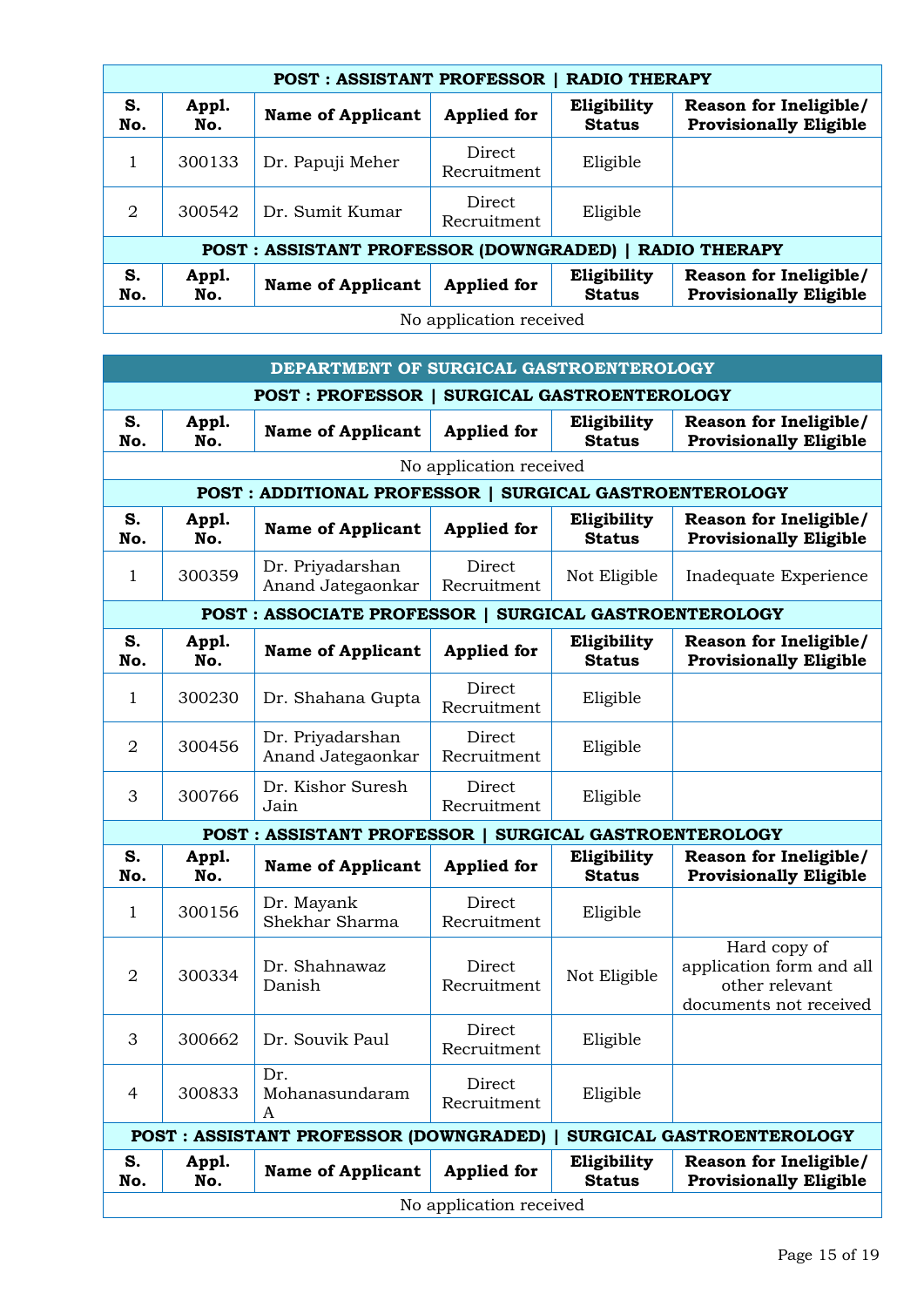| DEPARTMENT OF SURGICAL ONCOLOGY            |              |                                                             |                         |                              |                                                                                                                                                             |
|--------------------------------------------|--------------|-------------------------------------------------------------|-------------------------|------------------------------|-------------------------------------------------------------------------------------------------------------------------------------------------------------|
| <b>POST: PROFESSOR   SURGICAL ONCOLOGY</b> |              |                                                             |                         |                              |                                                                                                                                                             |
| S.<br>No.                                  | Appl.<br>No. | <b>Name of Applicant</b>                                    | <b>Applied for</b>      | Eligibility<br><b>Status</b> | Reason for Ineligible/<br><b>Provisionally Eligible</b>                                                                                                     |
|                                            |              |                                                             | No application received |                              |                                                                                                                                                             |
|                                            |              | <b>POST: ADDITIONAL PROFESSOR  </b>                         |                         | <b>SURGICAL ONCOLOGY</b>     |                                                                                                                                                             |
| S.<br>No.                                  | Appl.<br>No. | <b>Name of Applicant</b>                                    | <b>Applied for</b>      | Eligibility<br><b>Status</b> | Reason for Ineligible/<br><b>Provisionally Eligible</b>                                                                                                     |
| $\mathbf{1}$                               | 300173       | Dr. Jayakumar                                               | Direct<br>Recruitment   | Not Eligible                 | Overage                                                                                                                                                     |
|                                            |              | <b>POST: ASSOCIATE PROFESSOR  </b>                          |                         | SURGICAL ONCOLOGY            |                                                                                                                                                             |
| S.<br>No.                                  | Appl.<br>No. | <b>Name of Applicant</b>                                    | <b>Applied for</b>      | Eligibility<br><b>Status</b> | <b>Reason for Ineligible/</b><br><b>Provisionally Eligible</b>                                                                                              |
| 1                                          | 300674       | Dr. Bharat<br>Bhushan Khurse                                | Direct<br>Recruitment   | Not Eligible                 | Inadequate Experience                                                                                                                                       |
| $\overline{2}$                             | 300837       | Dr. Paramesh S                                              | Direct<br>Recruitment   | Not Eligible                 | 3 years teaching<br>experience required<br>post M.Ch.                                                                                                       |
|                                            |              | <b>POST: ASSISTANT PROFESSOR  </b>                          |                         | SURGICAL ONCOLOGY            |                                                                                                                                                             |
| S.<br>No.                                  | Appl.<br>No. | <b>Name of Applicant</b>                                    | <b>Applied for</b>      | Eligibility<br><b>Status</b> | <b>Reason for Ineligible/</b><br><b>Provisionally Eligible</b>                                                                                              |
| 1                                          | 300308       | Dr. Abhijeet Singh                                          | Direct<br>Recruitment   | Provisionally<br>Eligible    | Subject to submission<br>of relevant document<br>for equivalency between<br>'M.Ch. Head & Neck<br>surgery and Oncology'<br>and 'M.Ch. Surgical<br>Oncology' |
| $\overline{2}$                             | 300317       | Dr. Mandar<br>Ramesh Tilak                                  | Direct<br>Recruitment   | Eligible                     |                                                                                                                                                             |
| 3                                          | 300685       | Dr. Bharat<br>Bhushan Khurse                                | Direct<br>Recruitment   | Eligible                     |                                                                                                                                                             |
| 4                                          | 300796       | Dr. G V N Reddy                                             | Direct<br>Recruitment   | Not Eligible                 | Inadequate<br>Qualification                                                                                                                                 |
| 5                                          | 300898       | Dr. Ajay Kumar<br>Yadav                                     | Direct<br>Recruitment   | Not Eligible                 | Hard copy of<br>application form and all<br>other relevant<br>documents not received                                                                        |
|                                            |              | POST : ASSISTANT PROFESSOR (DOWNGRADED)   SURGICAL ONCOLOGY |                         |                              |                                                                                                                                                             |
| S.<br>No.                                  | Appl.<br>No. | <b>Name of Applicant</b>                                    | <b>Applied for</b>      | Eligibility<br><b>Status</b> | Reason for Ineligible/<br><b>Provisionally Eligible</b>                                                                                                     |
| No application received                    |              |                                                             |                         |                              |                                                                                                                                                             |

| <b>DEPARTMENT OF TRAUMA &amp; EMERGENCY (ANAESTHESIA)</b> |                            |                                |                       |                              |                                                         |  |
|-----------------------------------------------------------|----------------------------|--------------------------------|-----------------------|------------------------------|---------------------------------------------------------|--|
| POST: PROFESSOR   TRAUMA & EMERGENCY (ANAESTHESIA)        |                            |                                |                       |                              |                                                         |  |
| S.<br>No.                                                 | Appl.<br>$\overline{N}$ o. | <b>Name of Applicant</b>       | <b>Applied for</b>    | Eligibility<br><b>Status</b> | Reason for Ineligible/<br><b>Provisionally Eligible</b> |  |
|                                                           | 300840                     | Dr. Debendra<br>Kumar Tripathy | Direct<br>Recruitment | Eligible                     |                                                         |  |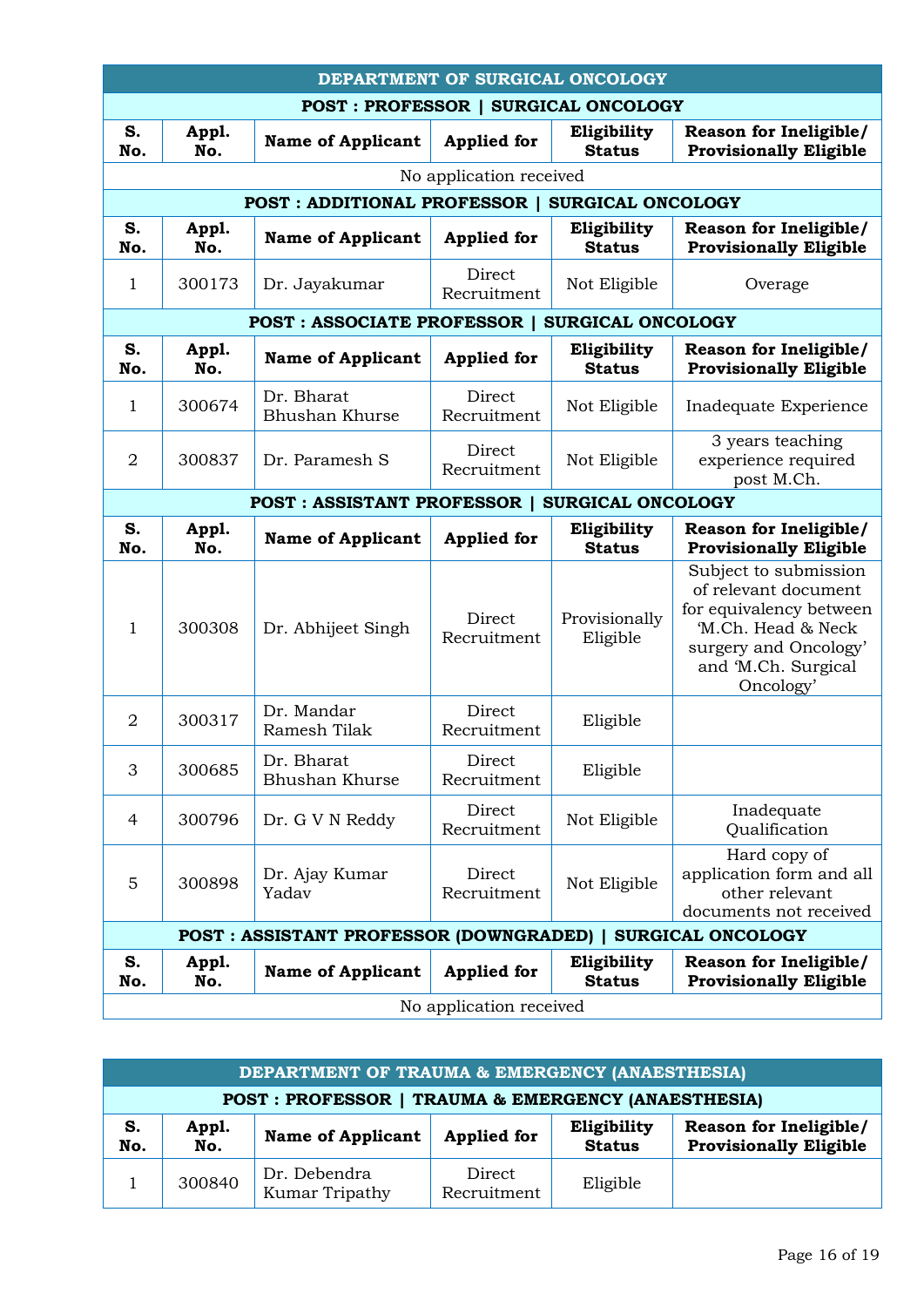| <b>POST: ASSISTANT PROFESSOR  </b><br>TRAUMA & EMERGENCY (ANAESTHESIA) |              |                          |                       |                              |                                                         |  |  |
|------------------------------------------------------------------------|--------------|--------------------------|-----------------------|------------------------------|---------------------------------------------------------|--|--|
| S.<br>No.                                                              | Appl.<br>No. | <b>Name of Applicant</b> | <b>Applied for</b>    | Eligibility<br><b>Status</b> | Reason for Ineligible/<br><b>Provisionally Eligible</b> |  |  |
|                                                                        | 300663       | Dr. Apoorva<br>Garhwal   | Direct<br>Recruitment | Eligible                     |                                                         |  |  |
| 2                                                                      | 300724       | Dr. Pallavi Shende       | Direct<br>Recruitment | Eligible                     |                                                         |  |  |

| DEPT. OF TRAUMA & EMERGENCY (EMERGENCY MEDICINE/GENERAL MEDICINE) |              |                          |                             |                              |                                                          |  |
|-------------------------------------------------------------------|--------------|--------------------------|-----------------------------|------------------------------|----------------------------------------------------------|--|
| <b>POST: ASSISTANT PROFESSOR</b>                                  |              |                          |                             |                              |                                                          |  |
| S.<br>No.                                                         | Appl.<br>No. | <b>Name of Applicant</b> | <b>Applied for</b>          | Eligibility<br><b>Status</b> | Reason for Ineligible/<br><b>Provisionally Eligible</b>  |  |
| 1                                                                 | 300272       | Dr. Prashant<br>Badole   | Direct<br>Recruitment       | Eligible                     |                                                          |  |
| $\overline{2}$                                                    | 300430       | Dr. Shivam Patel         | Direct<br>Recruitment       | Eligible                     |                                                          |  |
| 3                                                                 | 300562       | Dr. Archana<br>Waganekar | Direct<br>Recruitment       | Applied<br>Twice             |                                                          |  |
| 4                                                                 | 300563       | Dr. Archana<br>Waganekar | Deputation<br>basis         | Provisionally<br>Eligible    | Subject to submission<br>of APAR for the year<br>2017-18 |  |
| 5                                                                 | 300564       | Dr. Archana<br>Waganekar | Direct<br>Recruitment       | Eligible                     |                                                          |  |
| 6                                                                 | 300565       | Dr. Archana<br>Waganekar | Contractual<br><b>Basis</b> | Eligible                     |                                                          |  |
| $\overline{7}$                                                    | 300708       | Dr. Naman Agrawal        | Direct<br>Recruitment       | Eligible                     |                                                          |  |
| 8                                                                 | 300749       | Dr. Meghanad<br>Meher    | Direct<br>Recruitment       | Eligible                     |                                                          |  |
| 9                                                                 | 300759       | Dr. Veerendra Arya       | Direct<br>Recruitment       | Eligible                     |                                                          |  |
| 10                                                                | 300814       | Dr. Ayush<br>Srivastava  | Direct<br>Recruitment       | Eligible                     |                                                          |  |
| 11                                                                | 300866       | Dr. V<br>Nagasubramanyam | Direct<br>Recruitment       | Not Eligible                 | Inadequate<br>Qualification                              |  |

| DEPARTMENT OF TRAUMA & EMERGENCY (GENERAL SURGERY) |                                                                  |                                 |                       |                              |                                                         |  |  |
|----------------------------------------------------|------------------------------------------------------------------|---------------------------------|-----------------------|------------------------------|---------------------------------------------------------|--|--|
|                                                    | POST: ASSISTANT PROFESSOR   TRAUMA & EMERGENCY (GENERAL SURGERY) |                                 |                       |                              |                                                         |  |  |
| S.<br>No.                                          | Appl.<br>No.                                                     | <b>Name of Applicant</b>        | <b>Applied for</b>    | Eligibility<br><b>Status</b> | Reason for Ineligible/<br><b>Provisionally Eligible</b> |  |  |
|                                                    | 300525                                                           | Dr. Vempalli<br>Nagasubramanyam | Direct<br>Recruitment | Eligible                     |                                                         |  |  |
| 2                                                  | 300639                                                           | Dr. Boddeda<br>Jogendra         | Direct<br>Recruitment | Eligible                     |                                                         |  |  |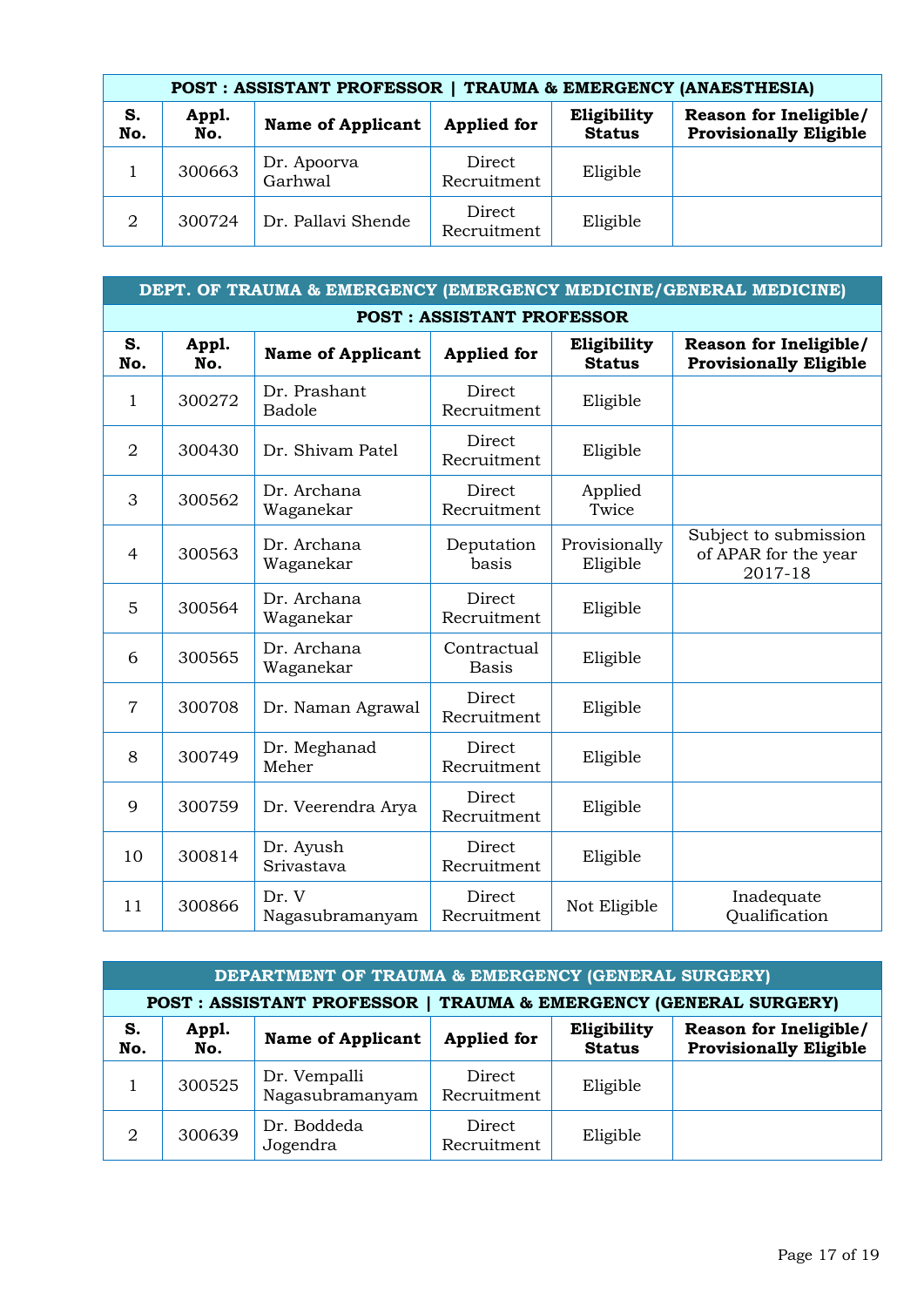| <b>DEPARTMENT OF TRAUMA &amp; EMERGENCY (ORTHOPAEDICS)</b>    |              |                                                    |                       |                              |                                                                                        |  |
|---------------------------------------------------------------|--------------|----------------------------------------------------|-----------------------|------------------------------|----------------------------------------------------------------------------------------|--|
| POST: ASSISTANT PROFESSOR   TRAUMA & EMERGENCY (ORTHOPAEDICS) |              |                                                    |                       |                              |                                                                                        |  |
| S.<br>No.                                                     | Appl.<br>No. | <b>Name of Applicant</b>                           | <b>Applied for</b>    | Eligibility<br><b>Status</b> | Reason for Ineligible/<br><b>Provisionally Eligible</b>                                |  |
| $\mathbf{1}$                                                  | 300026       | Dr.<br>Rameezahmedkhan<br>Rafiqahmedkhan<br>Pathan | Direct<br>Recruitment | Eligible                     |                                                                                        |  |
| $\overline{2}$                                                | 300032       | Dr. Rajesh Kumar<br>Rajnish                        | Direct<br>Recruitment | Eligible                     |                                                                                        |  |
| 3                                                             | 300274       | Dr. Rama Priya<br>Yasam                            | Direct<br>Recruitment | Eligible                     |                                                                                        |  |
| 4                                                             | 300283       | Dr. Arkesh M                                       | Direct<br>Recruitment | Eligible                     |                                                                                        |  |
| 5                                                             | 300284       | Dr. Ramesh Kumar                                   | Direct<br>Recruitment | Eligible                     |                                                                                        |  |
| 6                                                             | 300378       | Dr. Anand Kumar<br>Singh                           | Direct<br>Recruitment | Eligible                     |                                                                                        |  |
| $\overline{7}$                                                | 300454       | Dr. Sanjay Singh<br>Rawat                          | Direct<br>Recruitment | Eligible                     |                                                                                        |  |
| 8                                                             | 300495       | Dr. Mukund<br>Madhav Ojha                          | Direct<br>Recruitment | Eligible                     |                                                                                        |  |
| 9                                                             | 300623       | Dr. Sudarsan<br>Behera                             | Direct<br>Recruitment | Eligible                     |                                                                                        |  |
| 10                                                            | 300635       | Dr. Alok Rai                                       | Direct<br>Recruitment | Eligible                     |                                                                                        |  |
| 11                                                            | 300683       | Dr. Sudhanshu<br>Sekhar Das                        | Direct<br>Recruitment | Provisionally<br>Eligible    | Subject to submission<br>of NOC and Experience<br>certificate from current<br>employer |  |
| 12                                                            | 300731       | Dr. Swayam<br>Prakash Tripathy                     | Direct<br>Recruitment | Eligible                     |                                                                                        |  |
| 13                                                            | 300857       | Dr. Asjad Mahmood                                  | Direct<br>Recruitment | Eligible                     |                                                                                        |  |
| 14                                                            | 300875       | Dr. Shrijith Mb                                    | Direct<br>Recruitment | Eligible                     |                                                                                        |  |
| 15                                                            | 300883       | Dr. Suman<br>Saurabh                               | Direct<br>Recruitment | Eligible                     |                                                                                        |  |
| 16                                                            | 300902       | Dr. Deepak<br>Ghritlahre                           | Direct<br>Recruitment | Provisionally<br>Eligible    | Subject to submission<br>of Experience<br>certificate(s)                               |  |
| 17                                                            | 300910       | Dr. Ashish Kumar<br>Ragase                         | Direct<br>Recruitment | Not Eligible                 | Hard copy of<br>application form and all<br>other relevant<br>documents not received   |  |